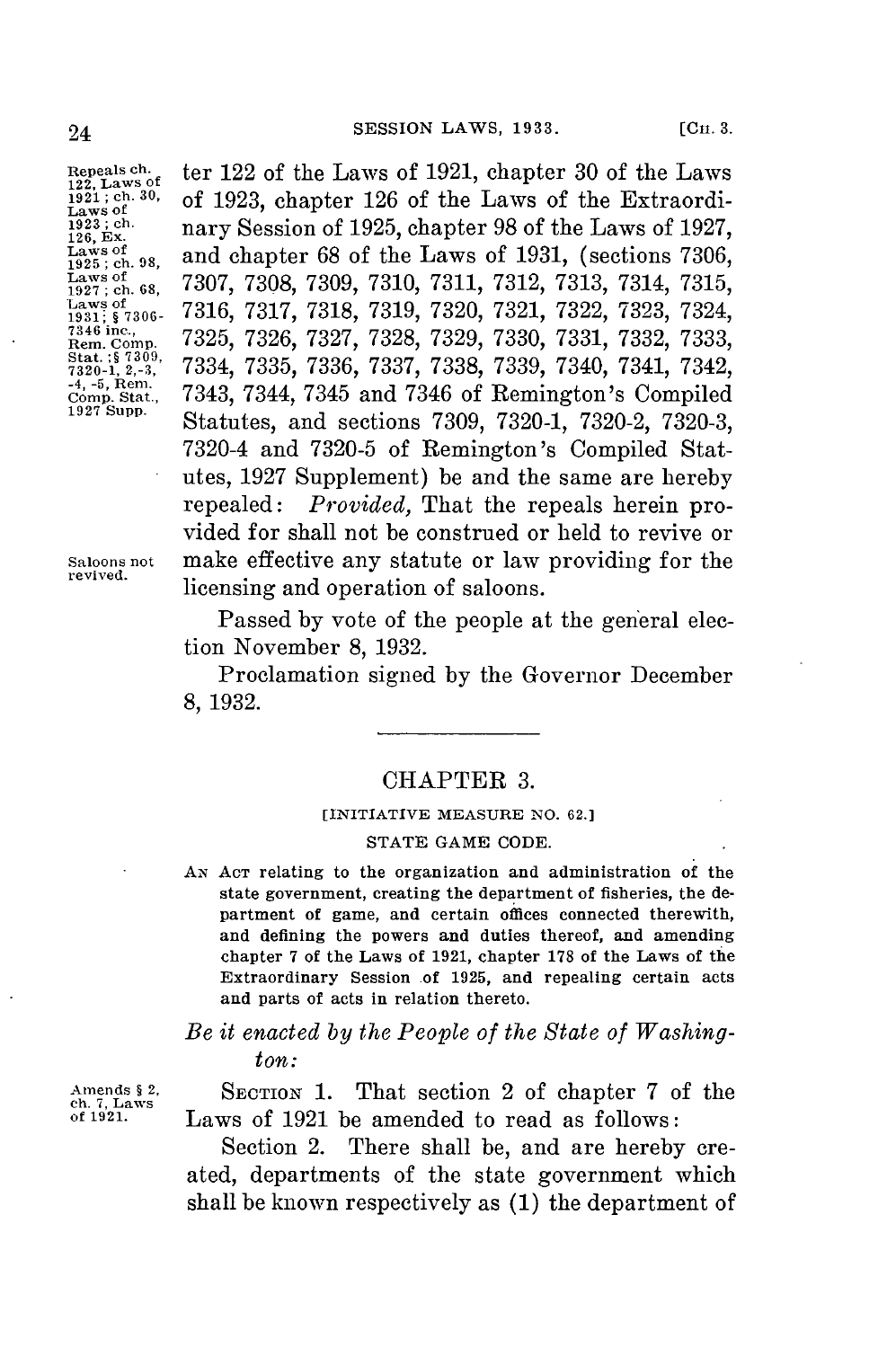public works, (2) the department of business control, **Departments (3)** the department of efficiency, (4) the department **ernment.** of taxation and examination, **(5)** the department of health, **(6)** the department **of** conservation and development, **(7)** the department of labor and industries, **(8)** the department of agriculture, **(9)** the department of licenses, **(10)** the department of fisheries, and **(11)** the department of game; which departments shall be charged respectively with the execution, enforcement, and administration of such laws, and invested with such powers and required to perform such duties, as the legislature may provide.

SEC. 2. That section 3 of chapter 7 of the Laws  $\frac{\text{Amen}}{\text{ch. 7}}$ of **1921** be amended to read as follows: **of 1921.**

Section **3.** There shall be a chief executive officer **Department** of each of the departments of the state government created **by** this act, to be known respectively as, **(1)** the director of public works, (2) the director of business control, **(3)** the director of efficiency, (4) the director of taxation and examination, **(5)** the director of health, **(6)** the director of conservation and development, **(7)** the director of labor and industries, **(8)** the director of agriculture, **(9)** the director of licenses, **(10)** the director of fisheries, and **(11)** the director of game; who, unless otherwise hereinafter specifically provided, shall be appointed by the gov- Appointed by ernor, with the consent of the senate and hold office with consent ernor, with the consent of the senate and hold office with consenter at the pleasure of the governor: *Provided,* That if the senate be not in session when this act takes effect, and in case a vacancy occurs while the senate is not in session, the governor shall make a temporary appointment until the next meeting of the senate, when he shall present to the senate his nomination for the office.

SEC. 3. That section 107 of chapter 7 of the Amends Laws of 1921 be amended to read as follows:  $\frac{\text{Laws of}}{\text{1921}}$ 

Section 107. The department of fisheries shall **Department**<br>
organized into and consist of the state fisheries of fisheries. be organized into and consist of, the state fisheries.

heads,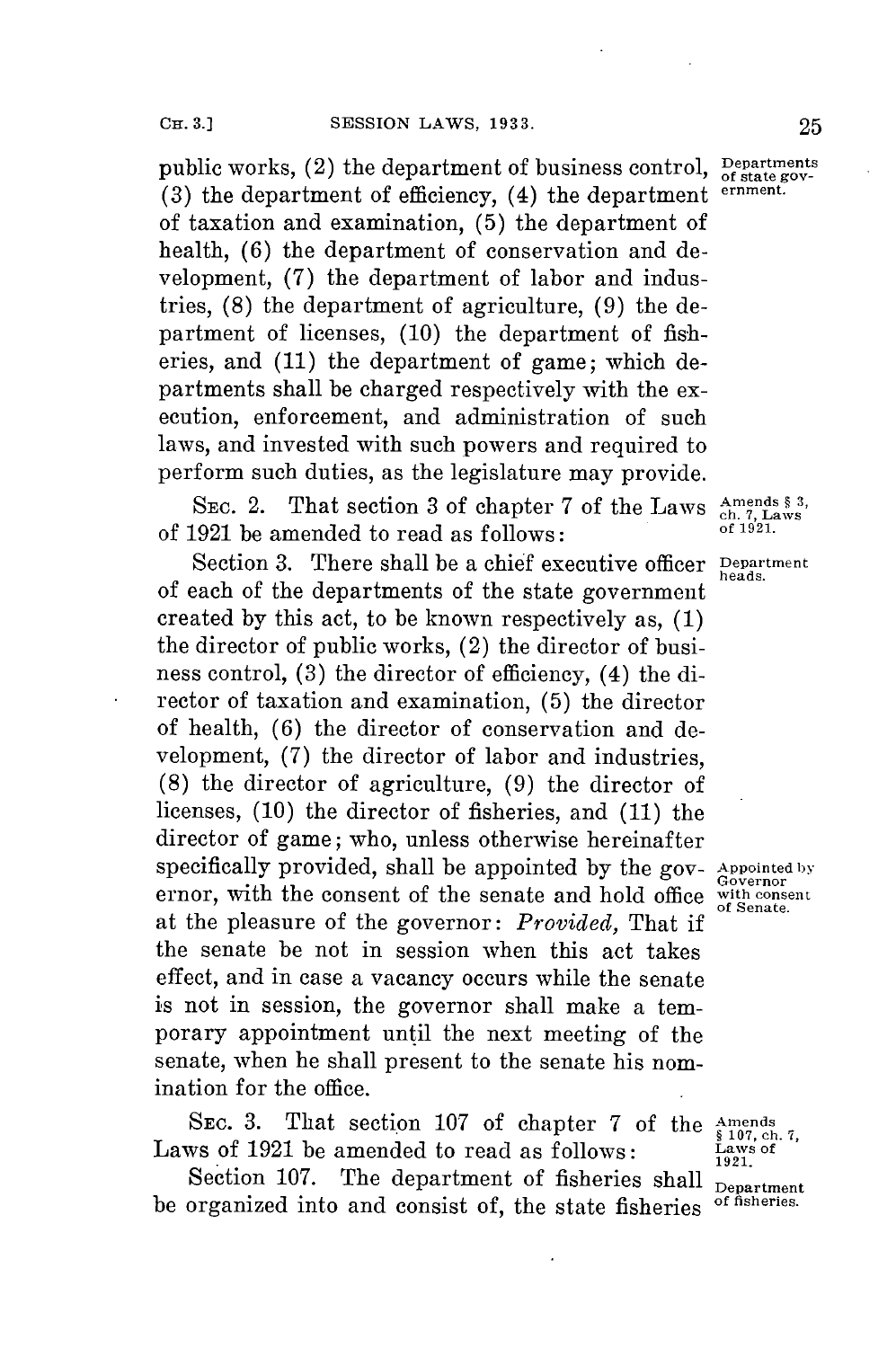**Director,** board and the director of fisheries. The director of fisheries shall have charge and general supervision of the department, and shall receive a salary of not **Salary.** to exceed six thousand dollars per annum, and shall have power to appoint and deputize such clerical and other assistants as may be necessary for the general administration of the department. No per-**Eligibility.** son shall be eligible to appointment as, or to hold the office of, director of fisheries unless he has general knowledge of fishing conditions and of the fishing industry in this state, nor if he has any financial interest in the fishing industry or any industry directly connected therewith.

Amends SEC. 4. That section 114 of chapter 7 of the same of 1991 he amended to read as follows: Laws of 1921 be amended to read as follows:<br> **1921** Section 114. The director of fisheries sha

The director of fisheries shall have Appointees the power to appoint and employ such superinten-<br>assistants. dents inspectors engineers patrolmen, and such dents, inspectors, engineers, patrolmen, and such clerical and other assistants as may be necessary to carry on the work of the department.

Amends **SEC.** 5. That section 116 of chapter 7 of the **pairs** 106, ch. 7, Laws of **Laws** of 1921 be amended to read as follows:<br> **1921** Section 116. The director of fisheries sha

The director of fisheries shall have **Powers** the power and it shall be his duty to exercise all the **and duties.** powers and perform all the duties related to food fish and shell fish, now vested in and required to be performed **by** the director of fisheries and game; to exercise such other powers and perform such other duties as may be required **by** law.

Amends SEC. 6, That section 115 of chapter 7 of the ships of 1921 be amended to read as follows: **Laws of** Laws of **1921** be amended to read as follows: **1921.**

**Department** Section **115.** The department of game shall be **of game.** organized into and consist of the state game com-**Director.** mission and the director of game. The director of game shall have charge and general supervision of **Salary.** the department of game, and shall receive a salary of not to exceed six thousand dollars per annum, and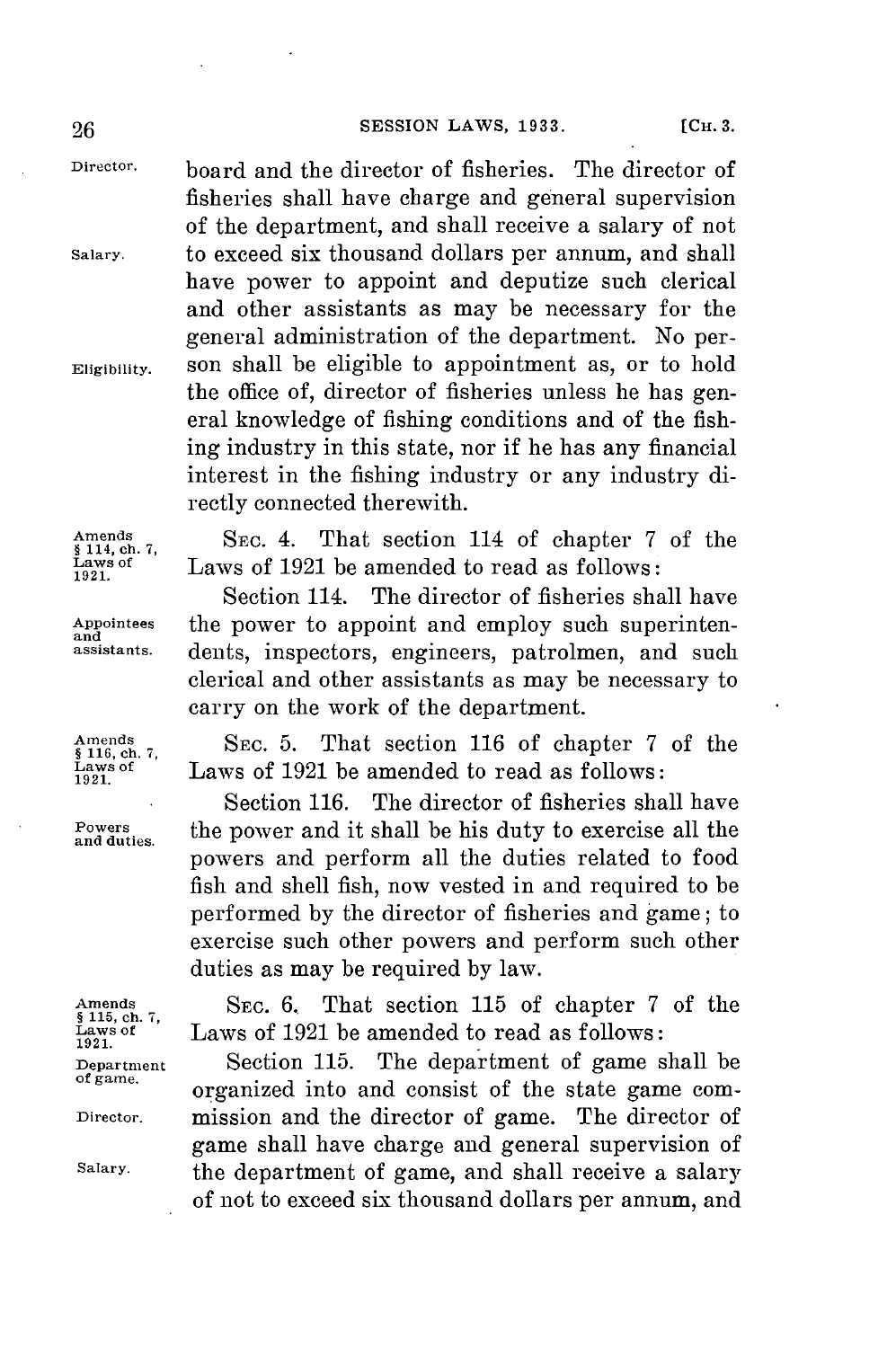shall have power to appoint and employ such game protectors, deputy game protectors, and such clerical and other assistants as may be necessary for the general administration of the department, and no person shall be eligible to appointment as or hold the office of director of game unless he has practical Eligibility. knowledge of the habits and distribution of the game and game fish of this state.

SEC. 7. That chapter 7 of the Laws of 1921 be Adds \$107A further amended by adding thereto, a new section  $\frac{\text{Laws}}{1921}$ to be known as section **107A.**

Section 107A. The wild animals, wild birds, and Protection of game game fish within and in the waters of the State **of** ant fish. Washington, shall be preserved, protected, and perpetuated, and to that end such wild animals and wild birds and game fish shall not be taken at such times or places or **by** such means or in such manner as will impair the supply thereof.

SEC. 8. That chapter 7 of the Laws of 1921 be  $^{Adds}_{\text{to ch. 7,}}$ further amended by adding thereto, a new section  $\frac{\text{Laws of}}{1921}$ to be known as section **107B.**

Section **107B.** The governor shall have the power and it shall be his duty to appoint a state Governor game commission, which shall consist of six electors game comof the state, to hold office **for** terms of six years each from the date of their appointment, unless sooner removed as hereinafter provided, at least three of  $\frac{3 \text{ members}}{1 \text{ from east of }}$ whom shall be residents of that portion of the state  $\frac{Gascades}{3 from west}$ lying east of the summit of the Cascade Mountains, of mounand at least three of whom shall be residents of that portion of the state lying west of the summit of the Cascade Mountains, no two of whom shall be residents of the same county.

**Of** the members of the commission first appointed, two, one of whom shall be a resident of that portion of the state lying east of the summit of the Cascade Mountains and one of whom shall be a resi-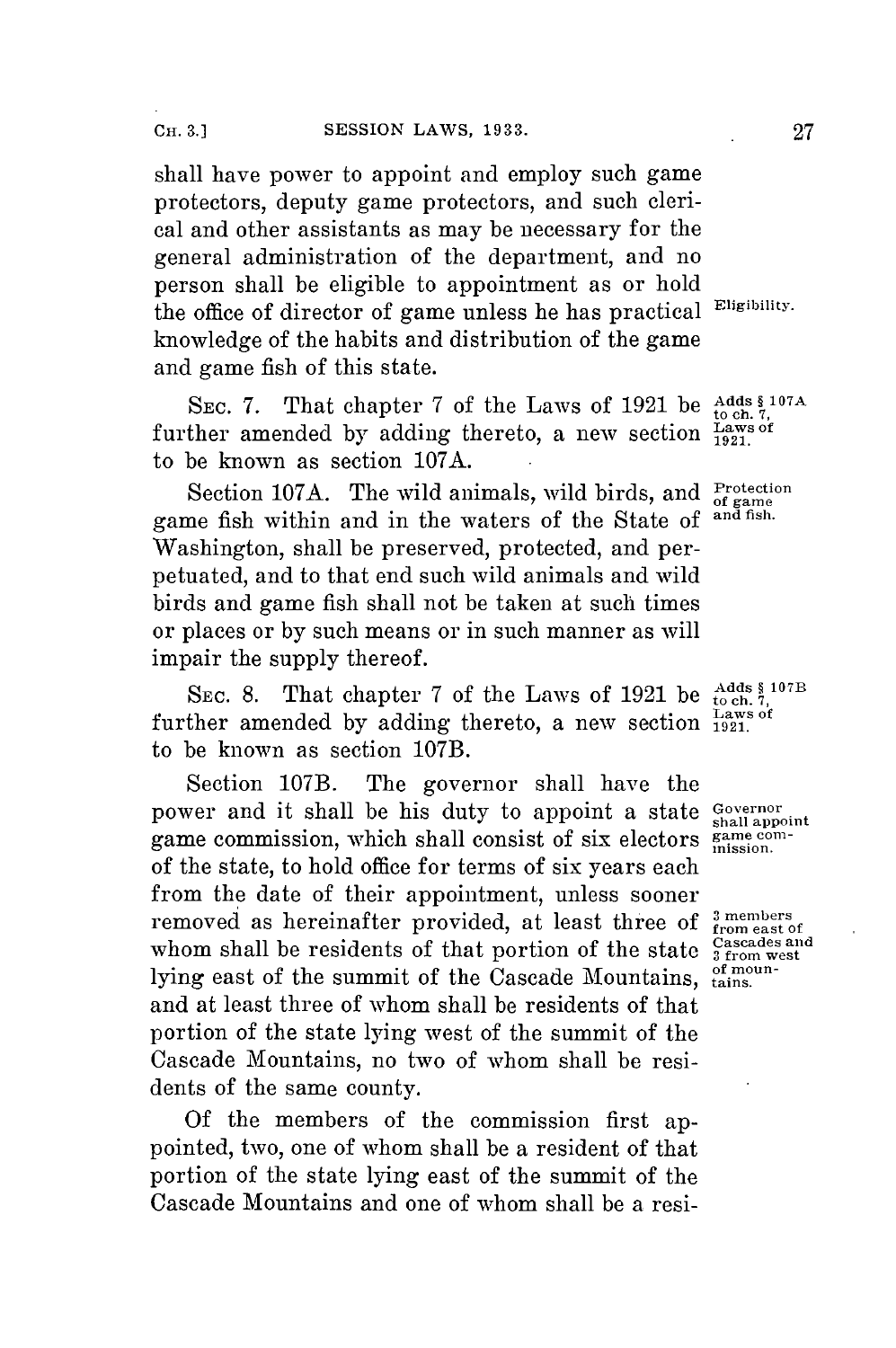dent of that portion of the state lying west of the summit of the Cascade Mountains, shall be ap-**Term of** pointed for a term of six years each; two, one of whom shall be a resident of that portion of the state lying east of the summit of the Cascade Mountains, and one of whom shall be a resident of that portion of the state lying west of the summit of the Cascade Mountains, shall be appointed for a term of four years each; and two, one of whom resides east of the summit of the Cascade Mountains, and one of whom resides west of the summit of the Cascade Mountains, shall be appointed for a term of two years each.

**Adds § 107C SEC. 9.** That chapter **7** of the Laws of **1921** be further amended by adding thereto, a new section to be known as section **107C.**

**Removal.** Section **107C.** The governor may remove any game commissioner for inefficiency, neglect of duty, **.or** misconduct in office, giving him a copy of the charges against him, and an opportunity of being publicly heard in person, or **by** counsel in his own defense, upon not less than ten days' notice. **If** such commissioner shall be removed, the governor shall file in the office of the secretary of state a complete statement of all charges made against such commissioner, and his findings thereon, together with a complete record of the proceedings, and there shall **No right** be no right to review of the same in any court whatsoever.

**of review.**

**Adds § 107D SEC. 10.** That chapter **7** of the Laws of **1921** be to **ch. 7** a **Laws of** further amended **by** adding thereto, a new section to **1921. 1921. be known as section 107D.** 

Section 107D. No person shall be eligible to ap-Eligibility. pointment as a member of the state game commission unless he has general knowledge of the habits and distribution of wild animals and birds and game fish in the State of Washington, or who shall hold

**office.**

**to ch. 7 1921.**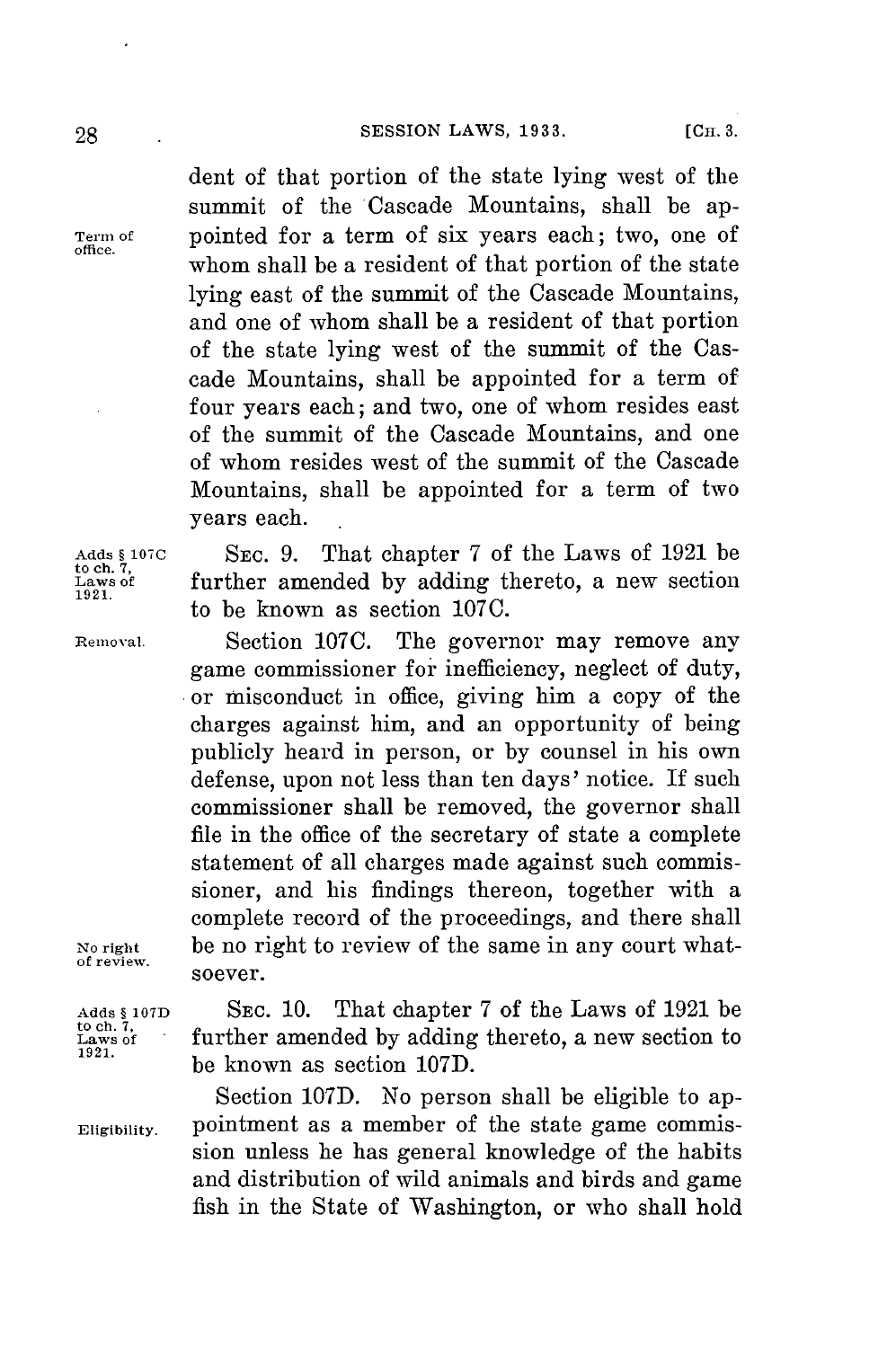any other elective or appointive office, state, county, or municipal.

**SEC. 11.** That chapter **7** of the Laws of **1921,** be **Adds § 107E to ch.**  $\bar{r}_1$  and  $\bar{r}_2$  changed **change of**  $\bar{r}_2$  and  $\bar{r}_3$  are  $\bar{r}_4$  to ch.  $\bar{r}_5$  further amended by adding thereto, a new section to  $\frac{L_{\text{av}}}{1921}$ be known as section **107E.**

Section 107E. The state game commission shall Powers have the power and it shall be its duty from time to time, to investigate and determine the habits and distribution of the various species of wild animals and birds and game fish native to or capable of being adapted to the climatic conditions of the State of Washington, and to classify the wild animals as game animals, predatory animals, fur-bearing animals, and to classify the wild birds as game birds, predatory birds, non-game birds, and harmless or song birds.

**SEc.** 12. That chapter **7** of the Laws of **1921** be **Adds § 107F** further amended by adding thereto, a new section to **Laws** of be known as section **107F.**

Section **107F.** The state game commission shall have the power and it shall be its duty from time to **To make** and enforce time to adopt, promulgate, amend and/or repeal, regulations. and enforce reasonable rules and regulations governing and/or prohibiting the taking of the various classes of game and predatory animals, game birds, predatory birds, non-game birds, and harmless or song birds, and game fish in the respective game areas and throughout the State of Washington: To investigate the geographic, climatic and biological conditions of the various portions of the State of Washington, and to divide the state into contiguous areas of convenient size and location for administrative purposes, having the same or similar geographic, climatic, and biological conditions, which **Commission** areas shall be known as game areas and designated nate game<br>respectively by names appropriate to their geographic location.

and duties,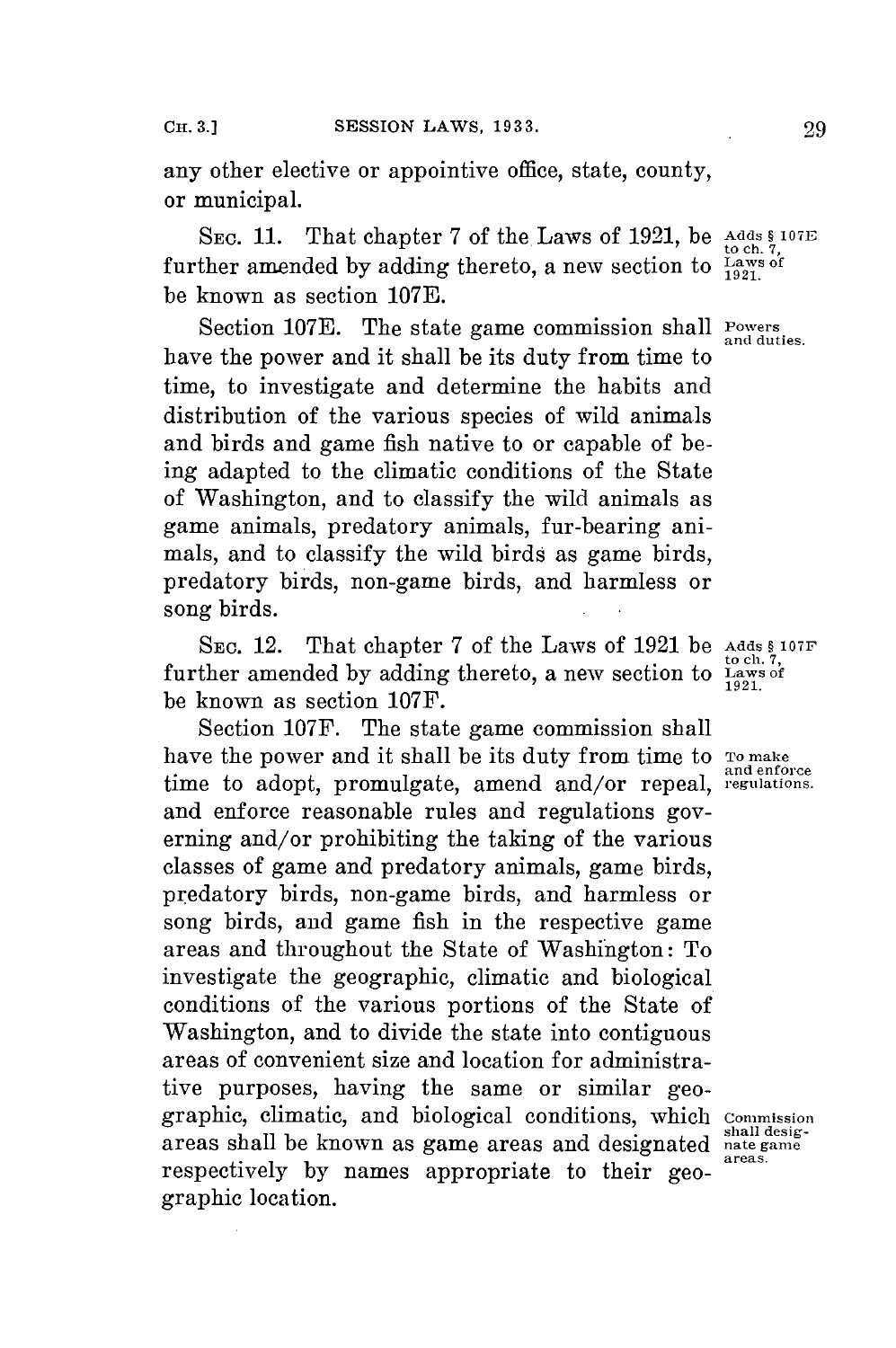Laws of<br>1921.

Adds \$ 107G<br>to ch. 7,<br>Laws of **SEC. 13.** That chapter 7 of the Laws of 1921 be<br>Laws of **further amended** by adding thereto a new section to Laws of further amended by adding thereto, a new section to be known as section **107G.**

Section **107G. All** laws relating to wild animals **Laws** and birds and game fish and regulating or prohibit- **repealed become** ing the times, places, and manner of taking the same regulations. and the quantities that may be taken, are hereby repealed as statutes and are hereby constituted and declared to be operative and to remain in force as the rules and regulations of the state game commission, until such time as they or any of them are amended, modified, or repealed **by** the commission as herein provided.

Adds \$ 107H SEC. 14. That chapter 7 of the Laws of 1921 be <br>
Laws of **further amended by adding thereto, a** new section to 1921 be known as section **107H.**

Section **107H. All** rules and regulations relating **Regulations** to wild animals and birds and game fish, providing **remain** for their protection and conservation, and in force at the time of the taking effect of this act, are here**by** constituted and declared to be operative and to remain in force as the rules and regulations of the state game commission, until such time as they or any of them are amended **by** the commission as herein provided.

**SEC. 15. All** rules and regulations adopted **by Rules and** the state game commission as above provided, and **regulations** sion, how and amendments to or all modifications or repeals or made. existing rules and regulations, shall be made and adopted **by** a two-thirds vote of the entire membership of the commission at a regular meeting, **by** resolution entered and recorded in the minutes of the commission, and shall be promulgated **by** publication in a newspaper of general circulation published at the state capitol, which newspaper shall be selected and designated as the official newspaper of the commission, and also **by** publication for such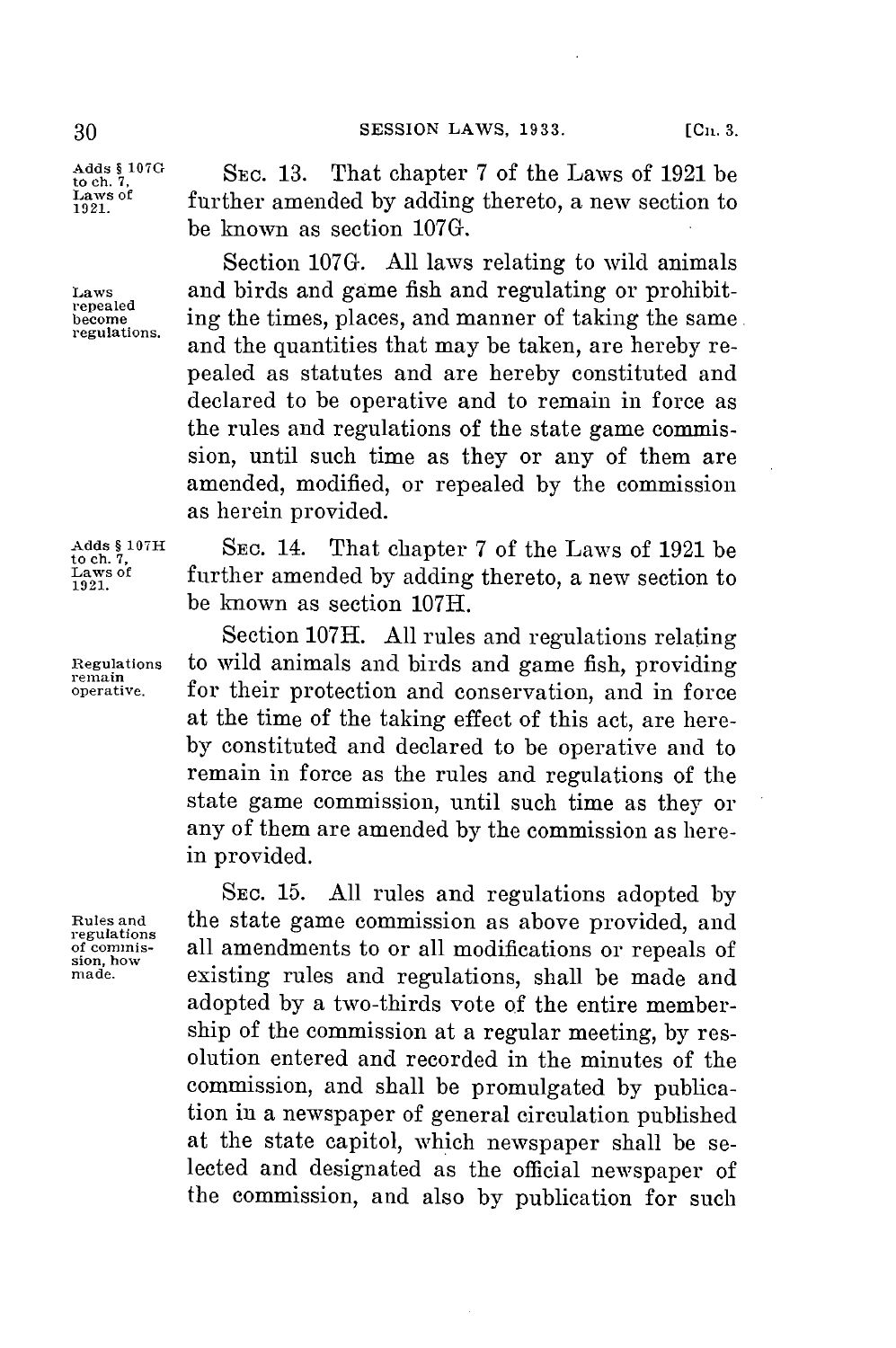length of time and in such number of issues as the commission shall designate, in one or more newspapers to be selected and designated **by** the commission, published and of general circulation within the area affected **by** the rule or regulation adopted, .amended, or repealed.

**SEC. 16.** The director of game shall have the **Appointment** power to appoint and employ and assign to duty in protectors. particular areas, such game protectors and deputy game protectors, and appoint such clerical and other assistants as may be necessary to carry on the work of the department.

**SEC. 17.** The state game commission shall main- **Office.** tain an office at such place in the state as it may designate for the transaction of its business. The state game commission shall hold regular meetings on the **meetings.** first Monday of January, April, July, and October of each year and special meetings at such times as may be called **by** the chairman or **by** a two-thirds majority of the members of the commission.

The state game commission at its first regular meeting after the appointment and qualification of **Election** of its membership, shall meet at the state capitol and organize **by** electing one of its members as chairman to serve for a term of two years, and until his successor is elected and qualified, and biennially thereafter the state game commission shall meet at its office and elect one of its members as chairman, who shall serve for a term of two years and until his successor is elected and qualified. At such meeting **Election** of the commission shall elect a director of game by a two-thirds vote of its membership, who shall hold office at the pleasure of the commission. The director of game shall be ex-officio secretary of the state game commission, attend its meetings, keep a record of the business transacted **by** it, and perform such other duties as the commission may direct. Each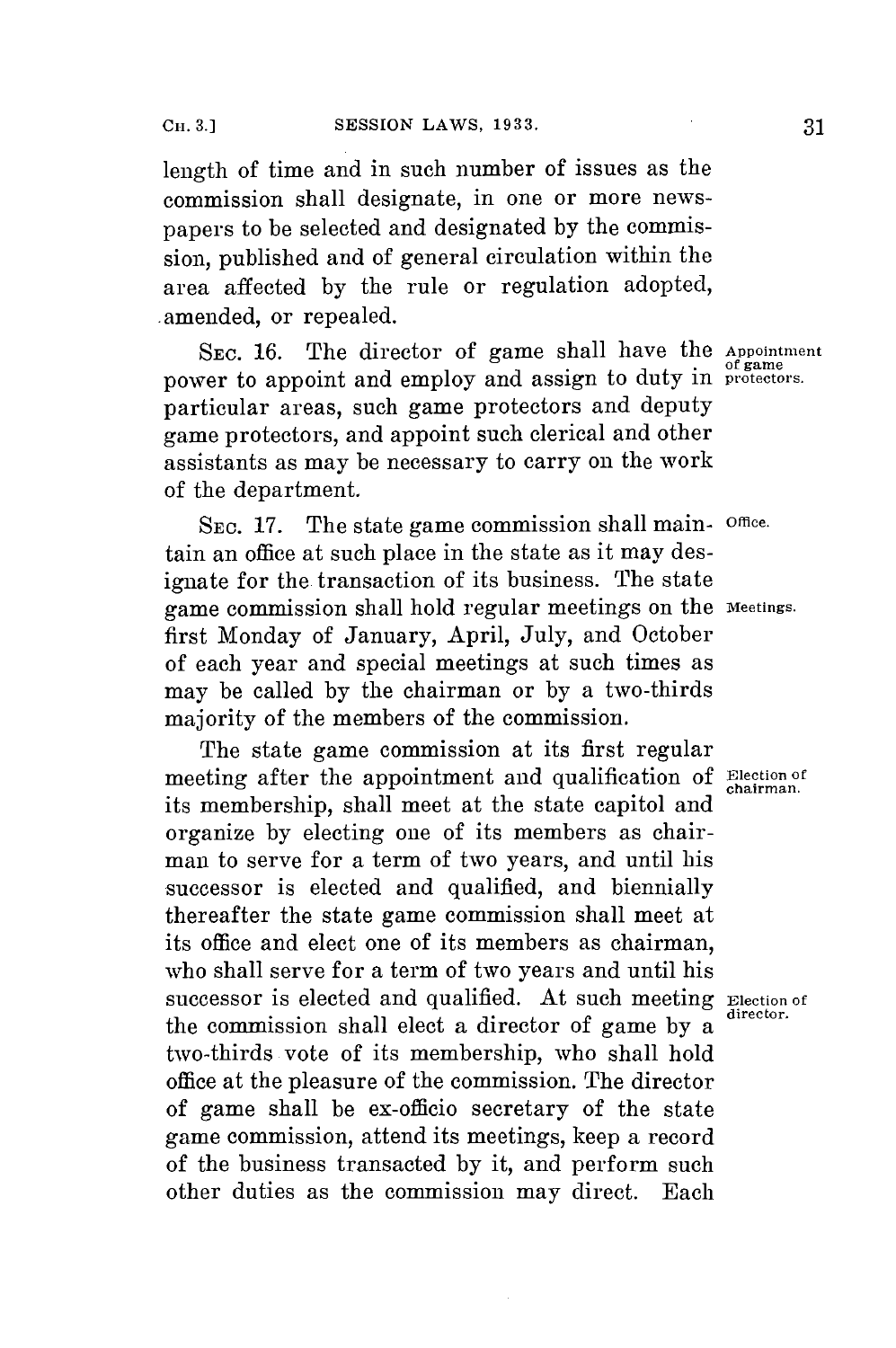Commis-<br>sioners' fees. member of the state game commission shall receive ten dollars per diem for each day actually spent in the performance of his duties, and his actual necessary traveling and other expenses in going to, attending, and returning from meetings of the commission. The state game commission shall, on or before the last Monday of October 1934 and biennially thereafter, make a full and complete report of the official business transacted **by** it, which report shall be published in pamphlet form.

**ch. 178, Ex.**

**duties of**

**Repeals § 11- SEC. 18.** That sections **11,** 12, **13,** 14 and **15** of **15 inc., ch.** 178, Ex. chapter 178 of the Laws of the Extraordinary Ses-<br>Laws of **Laws** of 1925, are hereby repealed **1925.** sion of **1925,** are hereby repealed.

**Amends § 16, SEC. 19.** That section **16** of chapter **178** of the Laws of the Extraordinary Session of 1925 be 1925. amended to read as follows:

**Powers and** Section **16.** The state game commission shall have the power and authority to regulate the propagation and preservation of all game animals, furbearing animals, game birds, non-game birds, harmless or song birds, and game fish and the collection of game fish spawn and the distribution of the same, and the distribution of fry and adult game fish in any of the rivers, lakes, and streams of the state and the right to import such spawn, **fry** and adult fish as may be deemed advisable, and, when so propagated, taken or imported, to distribute the same to the various counties as necessities and adaptabilities may require; and to purchase, sell, lease or exchange all real or personal property; and the right at any season of the year to take any specimen or specimens of game animals, fur-bearing animals, wild birds, or game fish, for informative, scientific or research purposes. The state game commission Importation shall have the power to authorize the importation of game **and s.** of game birds and non-game birds, game animals, fur-bearing animals, and game fish, and authority to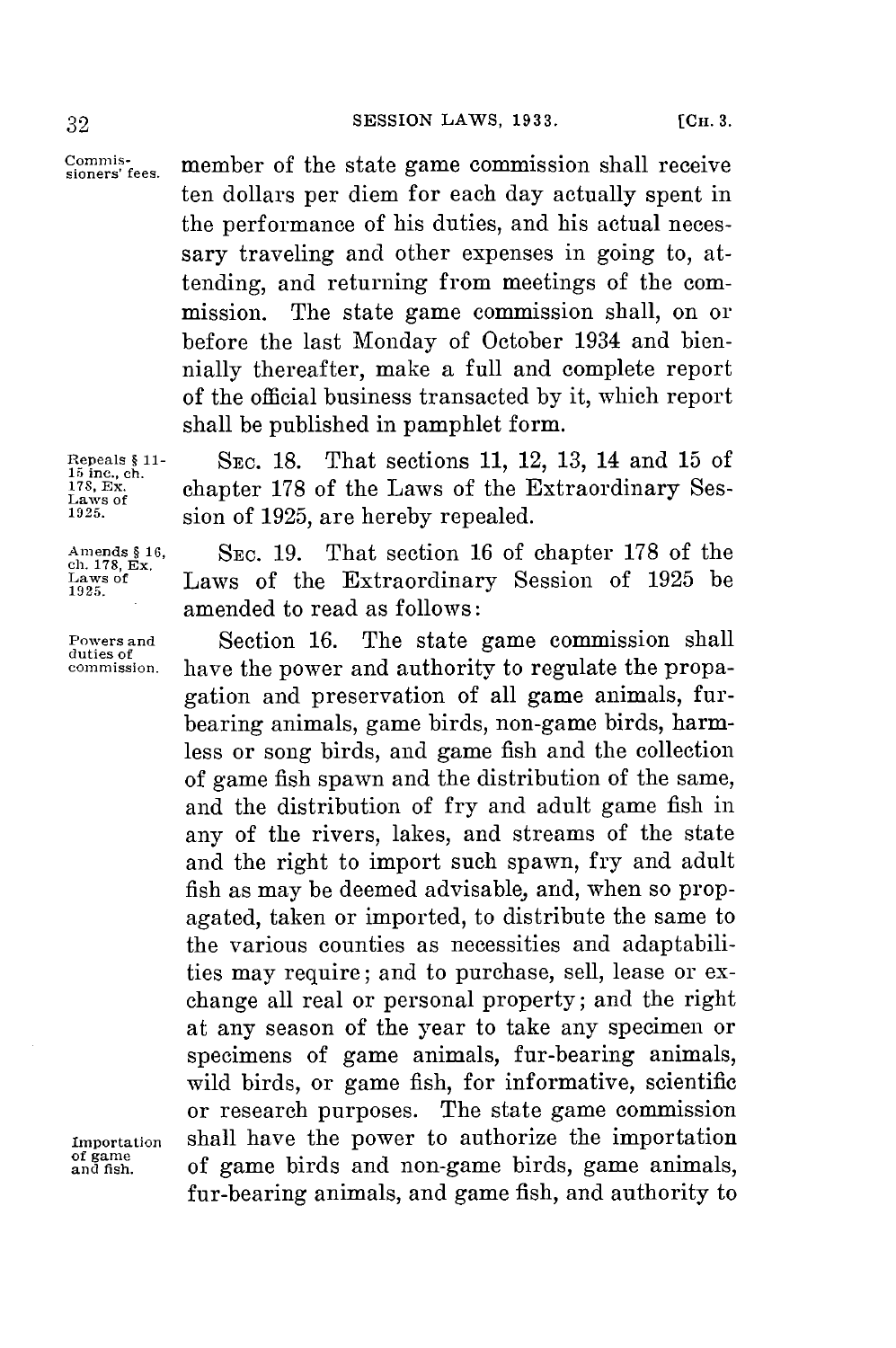regulate and license the sale and transportation thereof within the state.

SEC. 20. That section 17 of chapter 178 of the Amends § 17, Laws of the Extraordinary Session of 1925, as  $\frac{\text{cm}}{\text{Laws}}$ amended **by** section **3** of chapter **258** of the Laws of **1927,** be amended to read as follows:

Section **17.** The director of game may issue per- **Permits for** mits limited as to number and duration, for the col- **purposes.** lection of wild birds, their nests, and eggs, game animals, fur-bearing animals, or game fish, **for** scientific purposes only, within certain game areas or throughout the state. Before any such permit is issued the applicant therefor shall file an application in writing stating his name, age and place of residence, which application shall be accompanied **by** a certificate signed **by** the president or the curator of the museum of either the University of Washington or the State College of Washington, certifying that the applicant is a person of good moral character and is possessed of sufficient scientific knowledge to warrant the issuance of such permit, and the applicant shall file a bond running to the State **of Applicant** Washington, with good and sufficient surety, to be **bond**. approved **by** the state game commission, in the penal sum of one thousand dollars **(\$1,000.00),** and conditioned for the faithful compliance with all the provisions of such permit and of this section. The director of game may issue permits without bonds to any accredited representative of any museum or institute of natural history of the United States or of any state or county presenting credentials under the seal of such museum or institute. **All** permits issued as hereinabove provided, shall be valid for the time limited in such permit, but in no instance **for** a period of more than one year from the first day of March in the year in which they are issued unless sooner revoked.

**scientific**

**-2**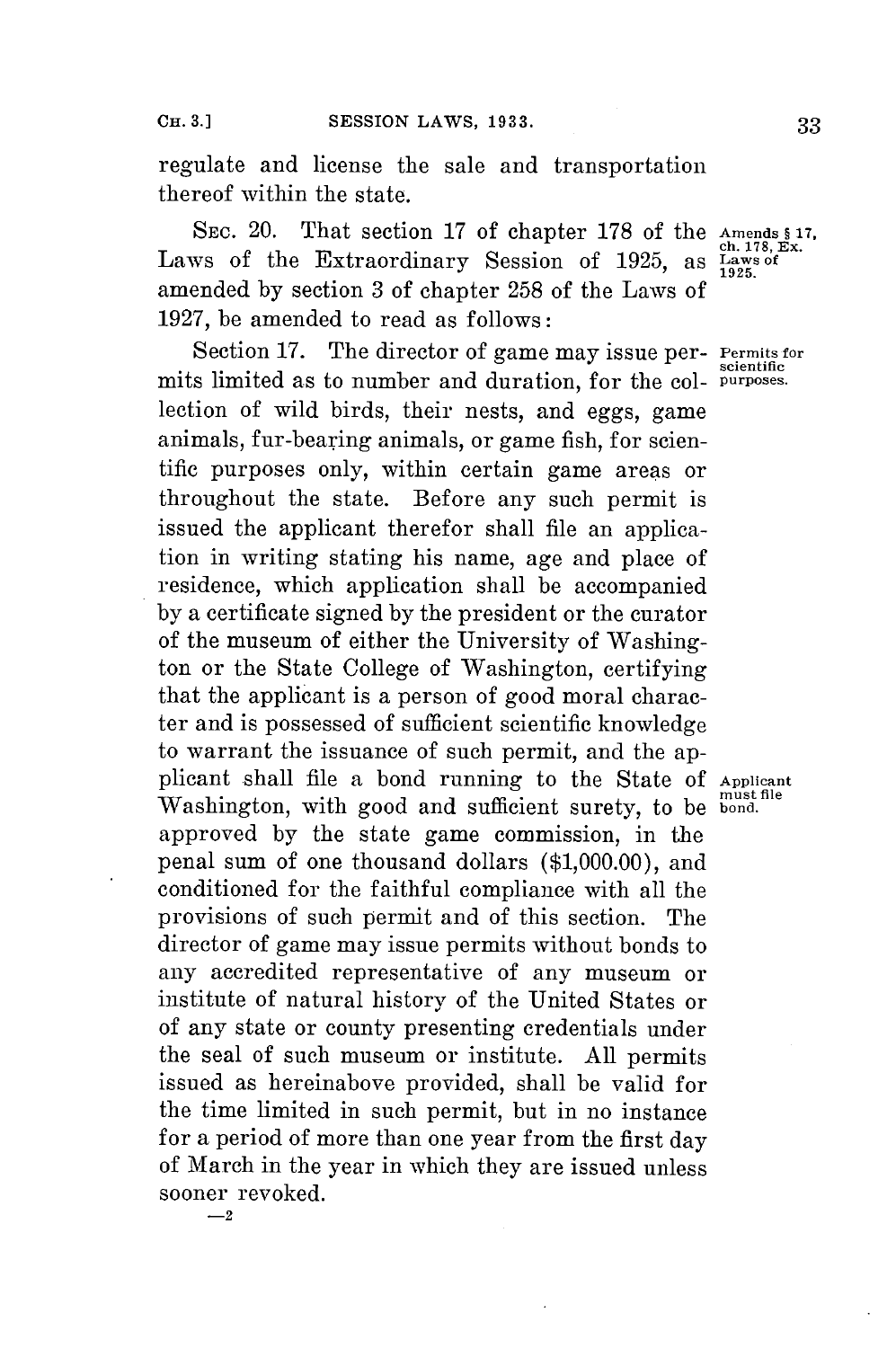## **SESSION LAWS, 1933.** [CH. 3.

It shall be unlawful **for** any person having a permit issued under the provisions of this section **Specimens.** to sell or offer for sale any specimens collected, but the holder of any such permit may exchange such specimen with any state university or any museum or institute of natural history of the United States, or any state, or any country or with any individual holding a similar permit from this state or the authorities of another state.

**Violation.** Every holder of such permit who shall violate any of the provisions of this section shall forfeit his permit and the bond required for the issuance of the same and shall be prohibited from being issued a similar permit for a period of five years, and every holder of such permit who shall violate any provi-**Penalty.** sion of this act, shall forfeit his permit and shall be prohibited from being issued a similar permit for a period of one year.

Amends § 18, Sec. 21. That section 18 of chapter 178 of the **chapter**  $\frac{178}{2}$  and **Chapter Case of the Extraordinary** Session of 1925 be **Laws of** Laws of the Extraordinary Session of **1925** be **1925.** amended to read as follows:

Section **18.** The director of game, all game protectors, and all deputy game protectors, shall have  $\frac{Warrants}{and}$  the power and authority to serve and execute all  $\frac{d}{dx}$ warrants and process of the law issued by the courts in enforcing the provisions of this act, or any other law of this state, relating to preservation and propagation of game animals, fur-bearing animals, game birds, non-game birds, harmless or song birds, game fish and salmon, for the purpose of enforcing this act and any law for the preservation of wild animals and birds and game fish may call to their aid sheriffs, any sheriff, deputy sheriff, constable, police officer or citizen and it shall be the duty of any such officer or person so called upon to render such aid. The director of game, all game protectors, and all deputy game protectors, shall have the power to arrest without a warrant any person or persons found in

**constables,**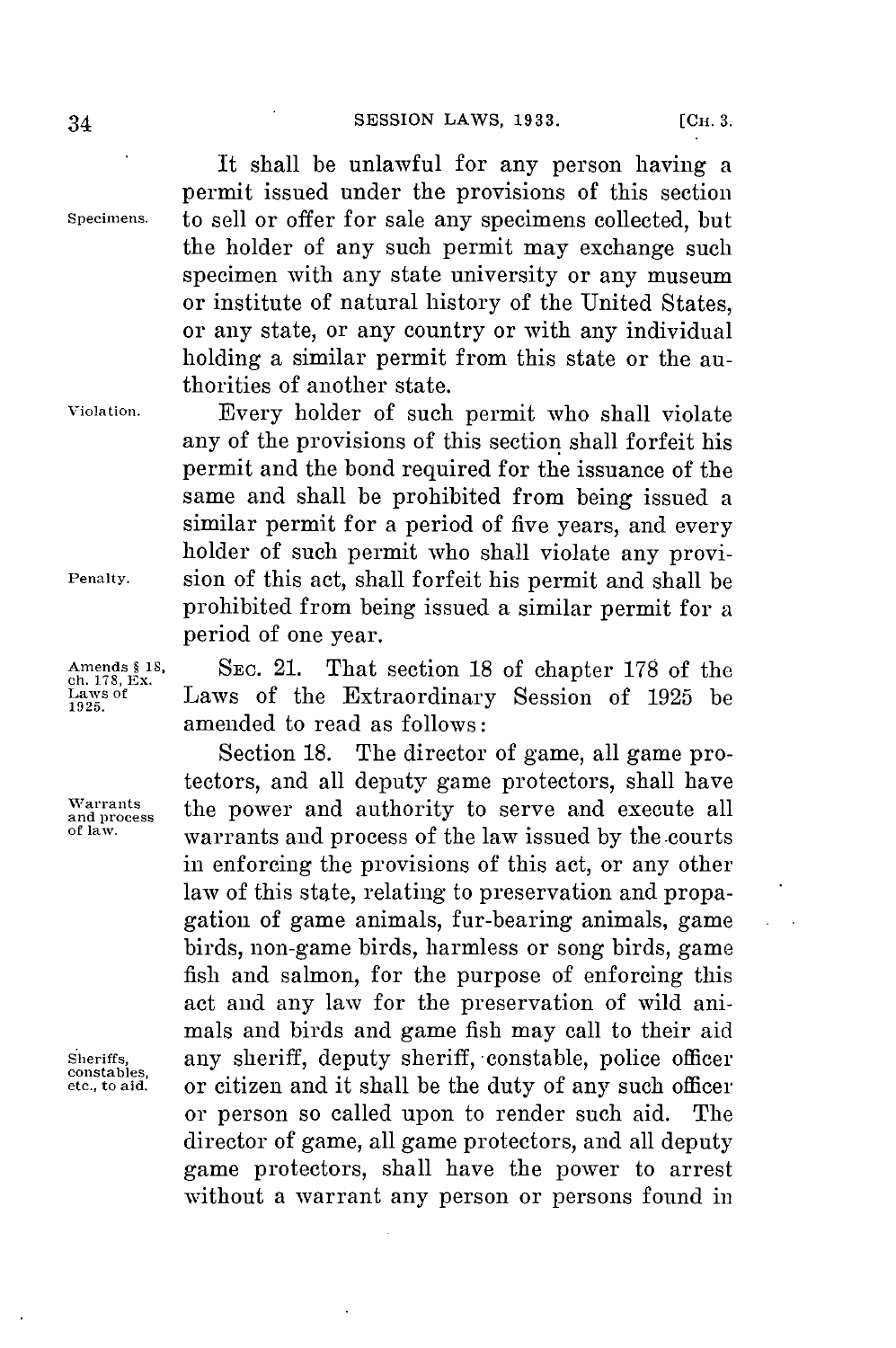the act of violating any of the provisions of this act or any law enacted for the purpose of protecting or propagating wild animals or birds, game fish and salmon.

**SEC.** 22. That section **19** of chapter **178** of the **Amends § 19, ch. 178, Ex.** Laws of the Extraordinary Session of **1925** be **Laws of** amended to read as follows:

Section **19.** It shall be the duty of every game **Enforcement** protector, deputy game protector, the sheriff, deputy sheriff, constable, city marshall [marshal], and police officer within their respective jurisdictions, to enforce all the provisions of this act and all laws and all rules and regulations adopted **by** the state game commission for the protection of game animals, furbearing animals, game birds, non-game birds, harmless or song birds, game fish and salmon, and such sheriffs, deputy sheriffs, constables, city marshall [marshal], police officers, United States game wardens, and any forest officer appointed **by** the United States government, and each of them **by** virtue of their election or appointment, are hereby created and constituted ex-officio deputy game protectors for their respective jurisdictions.

**SEC. 23.** That. section 20 of chapter **178** of the **Amends § 20,** ch. **178,** Ex. Laws of the Extraordinary Session of 1925 be  $\frac{L}{1925}$ amended to read as follows:

Section 20. **All** game protectors, deputy game protectors, sheriff, deputy sheriff, city marshall [marshal], constable or police officer, United States game warden or forest officer may without warrant arrest any person found **by** him violating any of the **Arrest.** provisions of this act or any law enacted or any rule or regulation adopted and promulgated **by** the state game commission for the purpose of propagating wild animals, wild birds, game fish and salmon.

SEC. 24. That section 21 of chapter 178 of the Amends § 21,<br>ws of the Extraordinary Session of 1925 be Laws of Laws of the Extraordinary Session of 1925 amended to read as follows:

**1925.**

**of act.**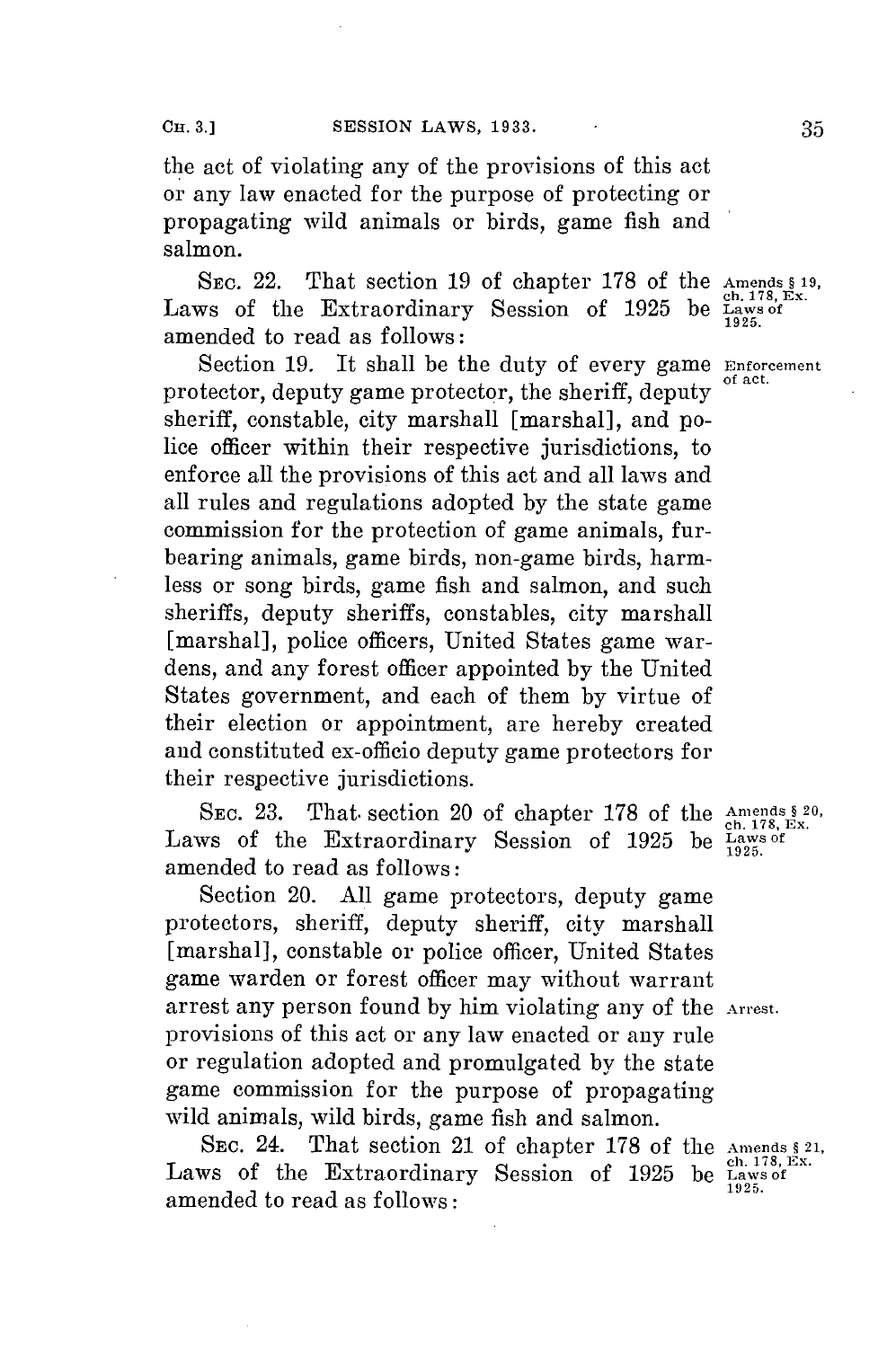Section 21. Any member of the state game commission, the director of game, and any game protector, deputy game protector, sheriff, constable, police officer, or United States game warden, or **Right to** forest officer, shall have the power to search without warrant, any person, conveyance, vehicle, game bag, game basket, game coat or other receptacle **for** game or game fish and any cold storage plant, warehouse, market, tavern, boarding-house, restaurant, club, hotel, eating-house, fur store, tannery or other place where he has reason to believe that game animals, fur-bearing animals, game birds, nongame birds, harmless or song birds, or game fish or parts thereof are kept for sale, or sold, and to search all packages or boxes, which he has reason to believe contain evidence of violations of this act, and any hindrance or interference with any such officer whil [while] engaged in making such search shall be *prima facie* evidence that the person interfering with or hindering such officer is guilty of a violation of this act. Any of the officers above **Seizure.** named may at any time seize and take possession of any game fish, game bird, non-game bird, barmless or song bird, game animals or fur-bearing animal, or any part thereof, which has been unlawfully caught, taken, or killed or which is unlawfully possessed in violation of the provisions of this act.

**Amends § 22,** SEc. **25.** That section 22 of chapter **178** of the **Laws of** Laws of the Extraordinary Session of **1925** be amended to read as follows:

Section 22. Any member of the state game commission, the director of game, and all game protectors, and deputy game protectors, shall have the **Seizure** power and authority to seize without warrant all **warrant.** game birds, non-game birds, harmless or song birds, game animals, fur-bearing animals, game fish or parts thereof, taken, killed, transported or possessed contrary to law, and any dog, gun, trap, net, seine,

**ch. 178, Ex 1925.**

**without**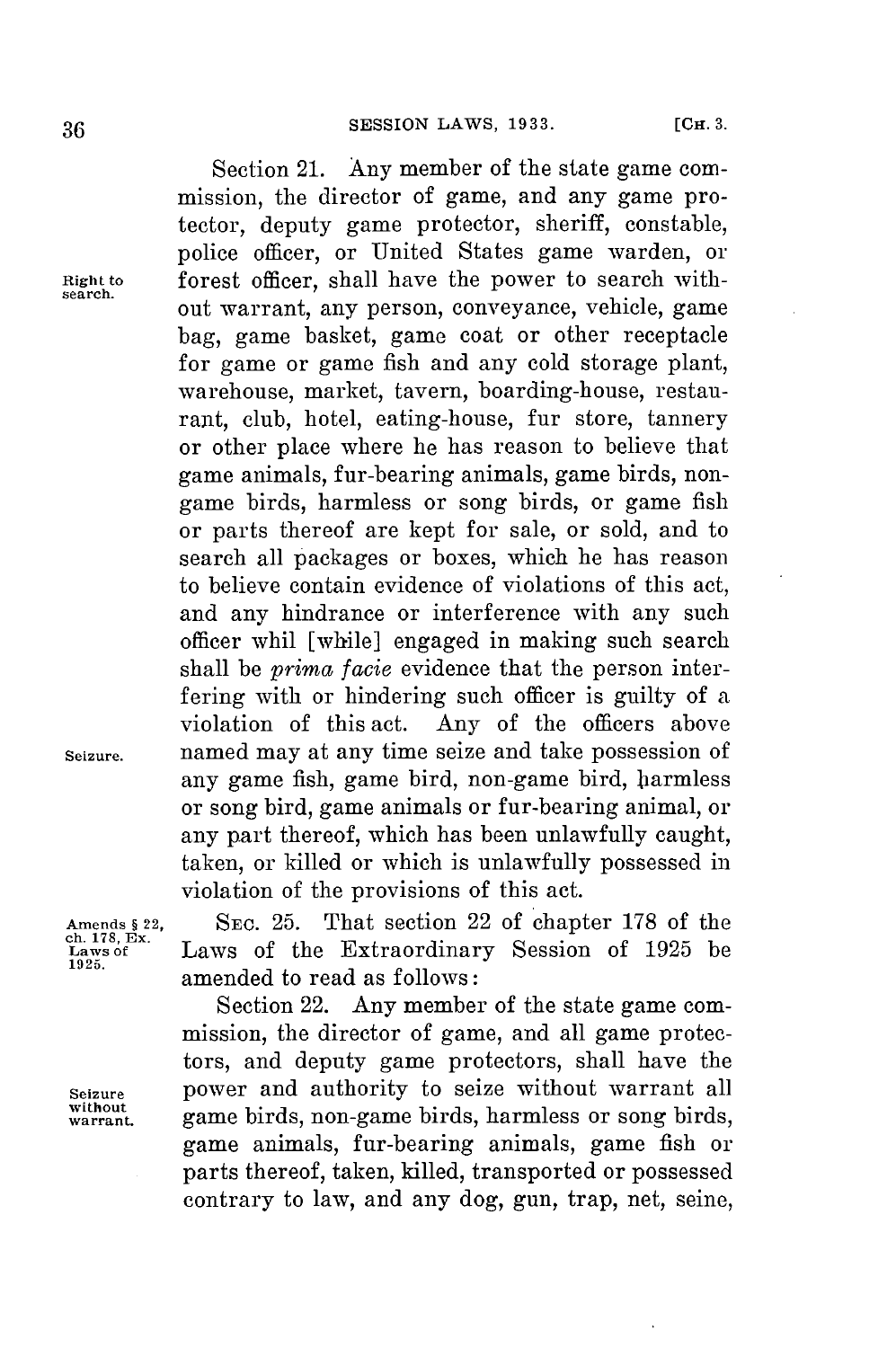decoy, bait, boat, light, fishing tackle or other device unlawfully used in hunting, fishing or trapping, or held with intent to use unlawfully in hunting, fishing or trapping, and any court of competent jurisdiction of the county in which the seizure is made shall have the power and jurisdiction in any prosecution for unlawfully hunting, fishing or trapping, in addition to any other penalty provided **by** law, to con- **confiscation.** fiscate **for** the use of the state game commission, any article so seized and proven to have been unlawfully used or held with intent to unlawfully use, and in case it shall appear upon the sworn complaint of the officer making the seizure that any such articles so seized were not in the possession of any person and that the owner thereof is unknown the court shall have the power and jurisdiction to confiscate such article so seized upon a hearing duly had after service **of** summons, describing the articles seized, upon the unknown owner **by** publication in the manner provided **by** law for the service of summons **by** publication in civil action: *Provided,* That all dogs, guns, traps, nets, seines, decoys, baits, boats, lights, fishing tackle, or other device seized under the provisions of this act, unless forfeited, shall be returned, after the  $R_{\text{atticles}}^{\text{Return of}}$ completion of the case and the fines, if any assessed, paid.

SEC. 26. That section 23 of chapter 178 of the  $\Delta \text{S}$ <sub>ch. 178</sub>, Ex. Laws of the Extraordinary Session of 1925 be Laws of the Laws of amended to read as follows:

Section **23.** The state game commission and the director of game may secure by purchase, gift, or Purchase, exchange, exchange,  $\frac{exchange}{earchange}$ exchange with the proper authorities of other coun- etc. of game tries, states, and territories game birds, wild birds, their nests and eggs, game animals, fur-bearing animals, and game fish, **fry** or spawn **for** stocking or propagating purposes and may sell or otherwise dispose of game birds, game animals and game fish and salmon spawn so taken. No game protector or dep-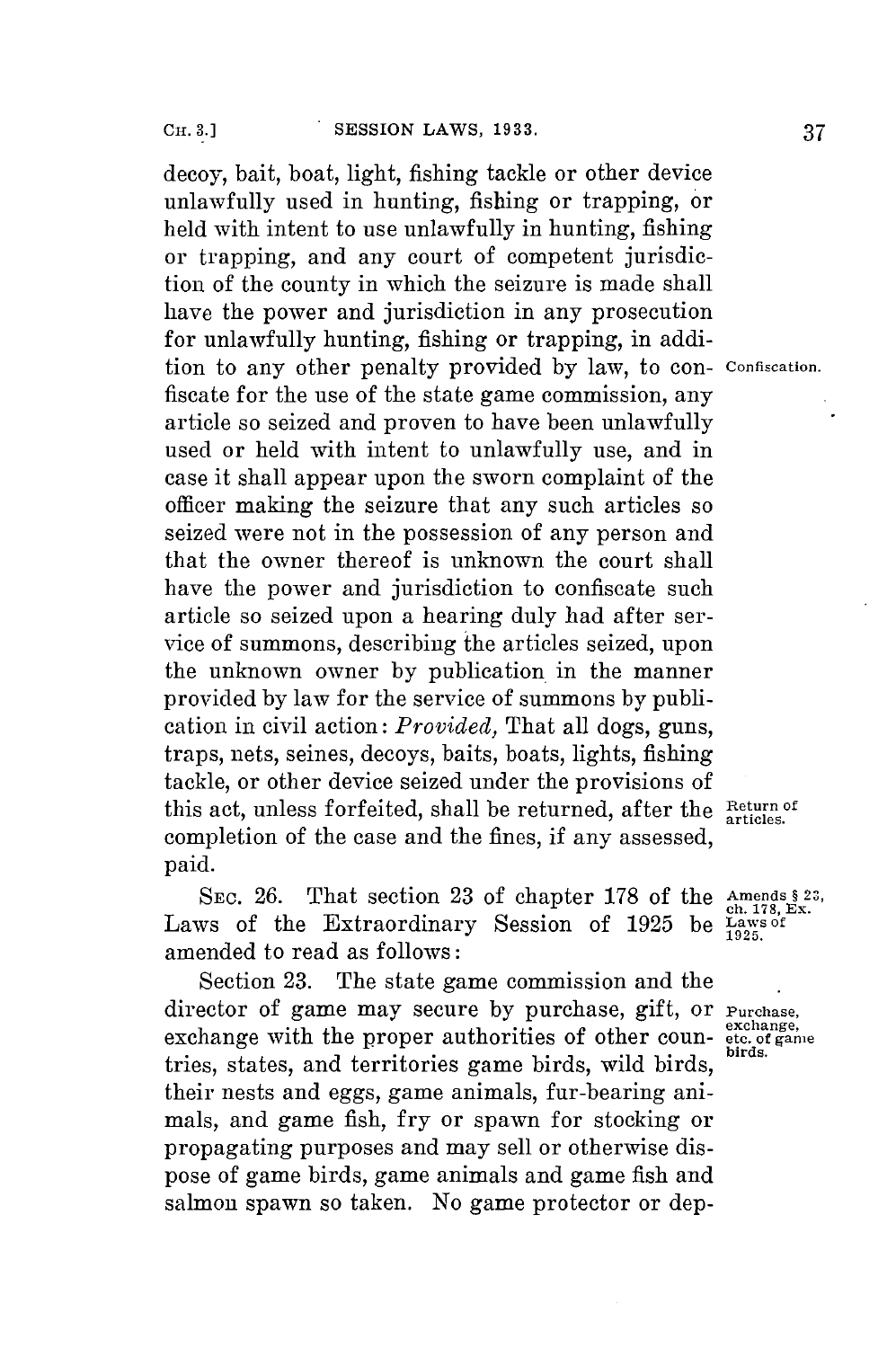uty game protector shall sell or give away any game bird, game animal or game fish, eggs, spawn or fry to any person, firm or corporation outside the State of Washington without the written consent so to do **by** the director of game: *Provided,* This section shall not apply to those holding a game farmer's license.

Repeals § 24, **SEC. 27.** That sections 24 and 25 of chapter 178<br>
<sup>25</sup>, ch. 178, Ex. Laws of the Laws of the Extraordinary Session of 1925<br>
of 1925 **25, ch. 178,** Exrodnayo **Ex. Laws** of the Laws of the Extraordinary Session of **<sup>1925</sup>** are hereby repealed.

**Amends § 26, SEC. 28.** That section **26** of chapter **178** of the **ch. 178,** Ex.Exrodnyof a **Laws of** Laws of the Extraordinary Session of **1925** as **258, Laws** amended **by** section 4 of chapter **258** of the Laws of **of 1927. 1927,** be amended to read as follows:

Section **26.** The director of game, **by** and with **Power to** the consent and approval in writing of a two-thirds close or **close or shorten open** majority of the membership of the state game com- season. mission, shall have the power to entirely close, or to shorten to such time as he may deem advisable the open season fixed **by** statute or **by** any rule or regulation of the state game commission for any or all game animals, fur-bearing animals, game birds or game fish within the respective game areas and throughout the state and after such season has been **Re-opening.** closed or shortened as aforesaid, to re-open the same **for** all or any portion of the time fixed **by** statute or any rule or regulation of the state game commission which he may deem advisable and shall have the **To fix bag** authority to fix the daily, weekly, or season bag limit on any or all game animals, fur-bearing animals, game birds or game fish within any game area or areas or throughout the state.

The exercise of power herein granted to close or **written** re-open seasons or fix bag limits shall be **by** a written order signed **by** the director of game and filed in the office of the state game commission and in the office of the auditor of any county affected **by** the order.

Laws of<br>1925 ; § 4, ch.<br>258, Laws<br>of 1927.

**order filed.**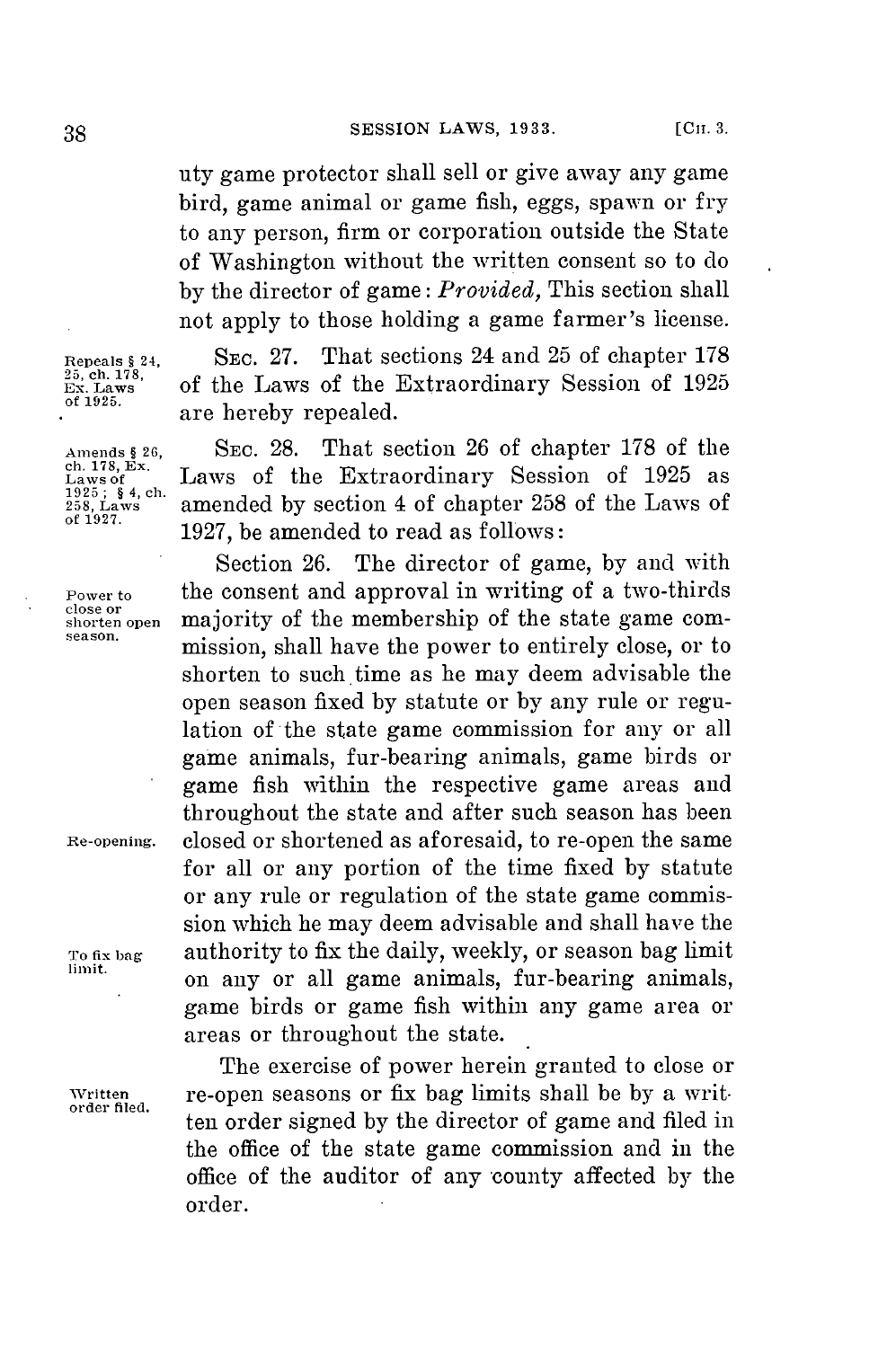SEC. 29. That section 27 of chapter 178 of the Amends  $\S$ <sup>27</sup>, Ex. Laws of the Extraordinary Session of **1925** be **Laws of** amended to read as follows:

Section **27.** The director of game shall cause to **Publication** be published the order closing, shortening, or re- **affecting** opening of any season or seasons, or fix any bag **bag limit.** limit, in a newspaper published and of general circulation in each county affected, not less than two weeks prior to the opening of the season as fixed **by** statute or rule or regulation of the state game commission.

SEC. **30.** That sections **28** and **29 of** chapter **178 Repeals § 28,** of the Laws of the Extraordinary Session of 1925  $\frac{Ex}{a}$ , Laws are hereby repealed.

SEC. 31. That section 30 of chapter 178 of the Amends § 30,<br>ws of the Extraordinary Session of 1925 be Laws of Laws of the Extraordinary Session of 1925 be amended to read as follows:

Section 30. There is hereby established in the <sup>State</sup> range fund. state treasury, a fund to be known as the state game fund, which shall consist of all monies received from fees **for** the sale of licenses and permits issued under . the provisions of this act and all monies received from fines and costs imposed and collected for violations of this act or any statute for the protection of wild animals and birds and game fish and any rule or regulation of the state game commission for the protection and propagation of game and game fish. **All** monies in the state game fund heretofore existing at the time of the taking effect of this act, and all monies in the county game fund of the respective counties at the time of the taking effect of this act, which monies are hereby transferred to and made a part of the state game fund created **by** this act, and from the taking effect of this act, it shall be the duty of the auditors of the respective counties to draw their warrants on the county treasurers in favor of the state treasurer for any money remain-

**of order season or**

**1925.**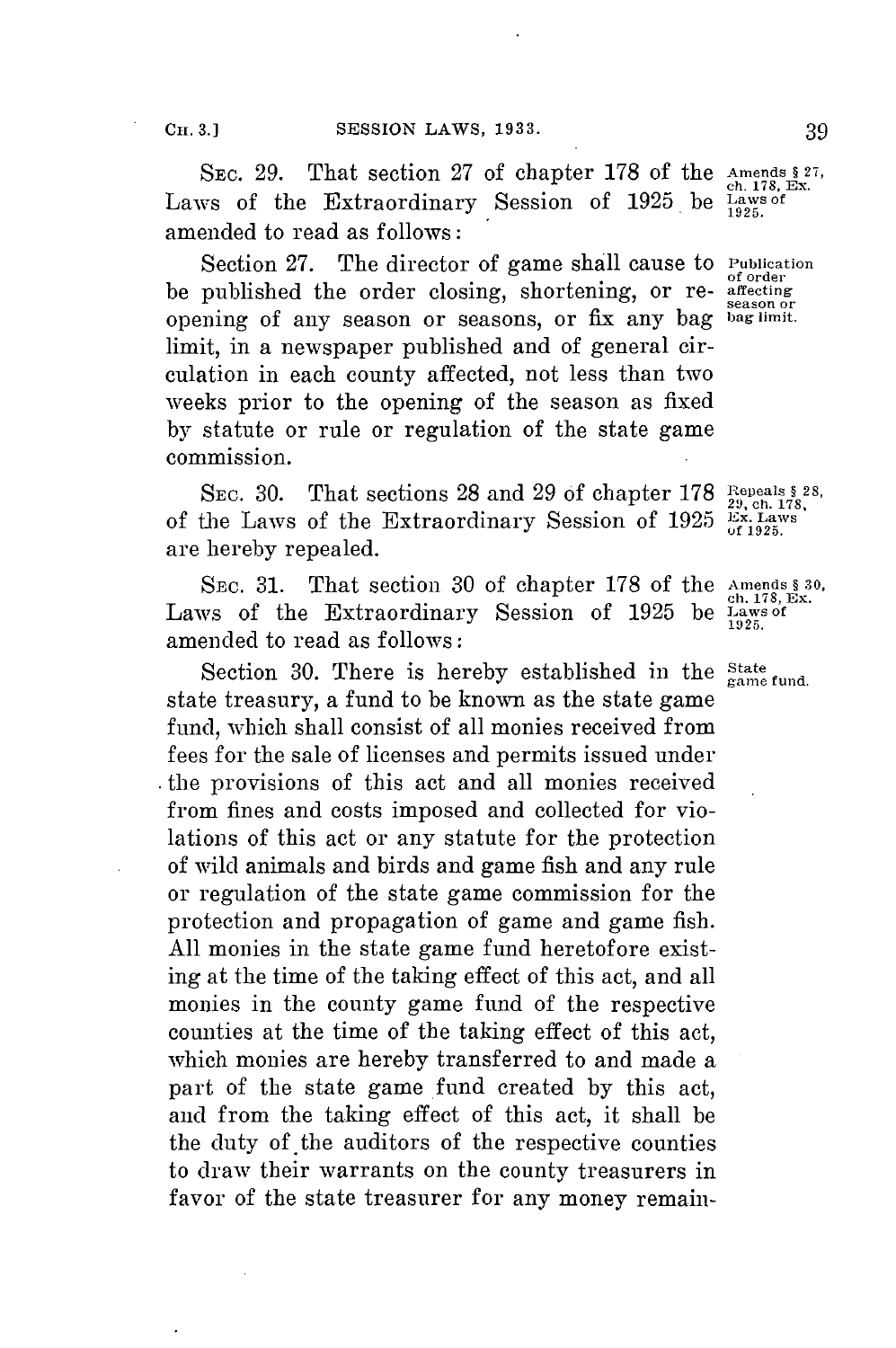ing in the county game fund after the payment of all claims and obligations against such county game funds; to transmit such monies to the state treasurer, to be placed to the credit of the state game fund, created **by** this act.

It shall be the duty of all state and county officers hereafter receiving any monies in payment of fees for licenses issued under the provisions of this act, or in payment of any fines, penalties, or costs imposed for violations of this act or from rentals or concessions authorized **by** the provisions of this act or from all monies received from the sale of property, real or personal, heretofore or hereafter acquired for the purpose of protecting, preserving and perpetuating the wild animals, birds or game fish, and authorized **by** law to be sold and disposed of, to pay the same into the state treasury to be placed to the credit of the state game fund created **by** this act.

**Repeals §§ 31** SEc. **32.** That sections **31, 32,** and **33** of chapter **32, 33, ch.** <sup>178</sup>, Ex. **178 of the Laws of the Extraórdinary Session of**<br>Laws of 1995 are harghy repealed

**1925. 1925** are hereby repealed. Amends § 34, SEC. 33. That section 34 of chapter 178 of the ch. 178, Ex. Laws of the Extraordinary Session of 1925 be 1925. **Laws of** Laws of the Extraordinary Session of **1925** be

amended to read as follows:

Section 34. The director of game, with the approval of the state game commission, shall have charge of the construction, control and management Game farms, of all game farms and game fish hatcheries, trap fish hatcheries, sites, eyeing stations, rearing ponds, brood ponds, sites, eyeing stations, rearing ponds, brood ponds, water rights and rights of way for access thereto, including the control of grounds owned or leased **for** such purposes, and shall have the power to purchase, sell, lease or exchange real or personal property whenever funds are appropriated for such purpose, and to acquire real property in the name of the state **by** gift, lease, purchase, or condemnation in the manner provided **by** law **for** the acquisition of prop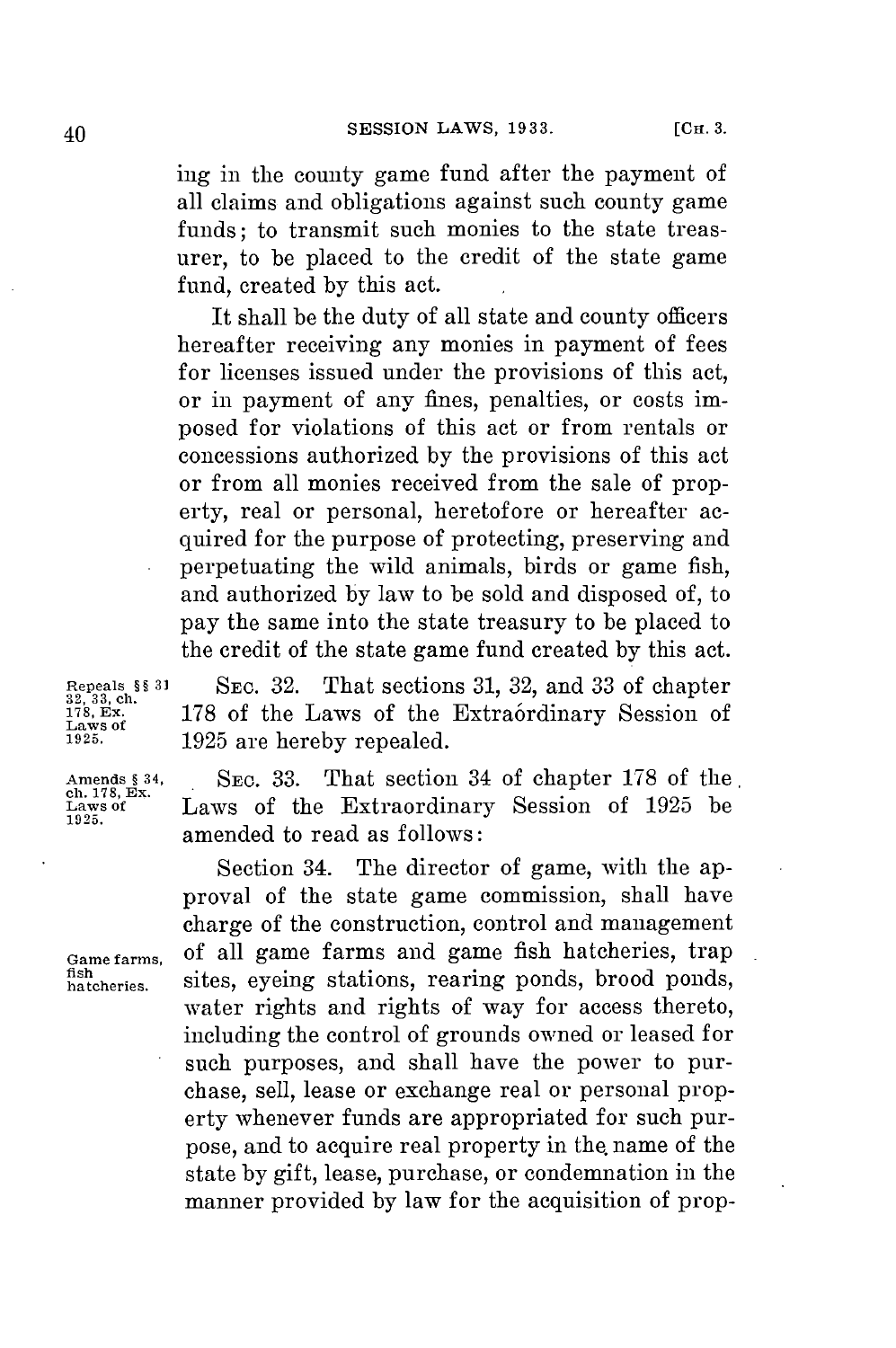erties for public purposes whenever funds are appropriated for that purpose.

SEC. 34. That section 35 of chapter 178 of the Amends § 35<br>Laws of the Extraordinary Session of 1925 be Laws of amended to read as follows:

Section **35.** The director of game shall have the power and authority to acquire by gift, or, when-  ${\rm Acquiring}_{\rm property.}$ ever funds are appropriated for such purpose, by purchase, lease or condemnation in the manner provided **by** law for condemnation of property for public use, such lands, water supplies, and rights of way therefor, as may be deemed necessary **for** the use of said commission for hatchery sites, eyeing stations, rearing ponds, brood ponds, trap site [sites], and game animal, fur-bearing animal, game bird, nongame bird and game fish sanctuaries and rights of way to the nearest public highway therefrom, and shall have the right from time to time to sell, convey or lease, or grant concessions upon any property acquired for such purpose, when in his judgment the property is not needed for use for the purpose for which it was acquired.

**SEC. 35.** That chapter **178** of the Laws of the **Adds § 35A** Extraordinary Session of 1925 be further amended **Ex. Laws**<br>Extraordinary Session of 1925 be further amended **Ex. Laws** by adding thereto a new section to be known as section **35A.**

Section **35A.** It shall be the duty of the state game commission upon the taking effect of this act, and upon the organization of the commission and the appointment of the director of game to notify the respective county game commissioners and. **Noticeto** county game<br>commission. county auditors, that the state game commission is organized and ready to assume the powers and duties and responsibilities granted or imposed **by** this act, thereupon the county game commission shall have the power respectively and it shall be its duty **by** proper instruments of conveyance in writing, to

**1925.**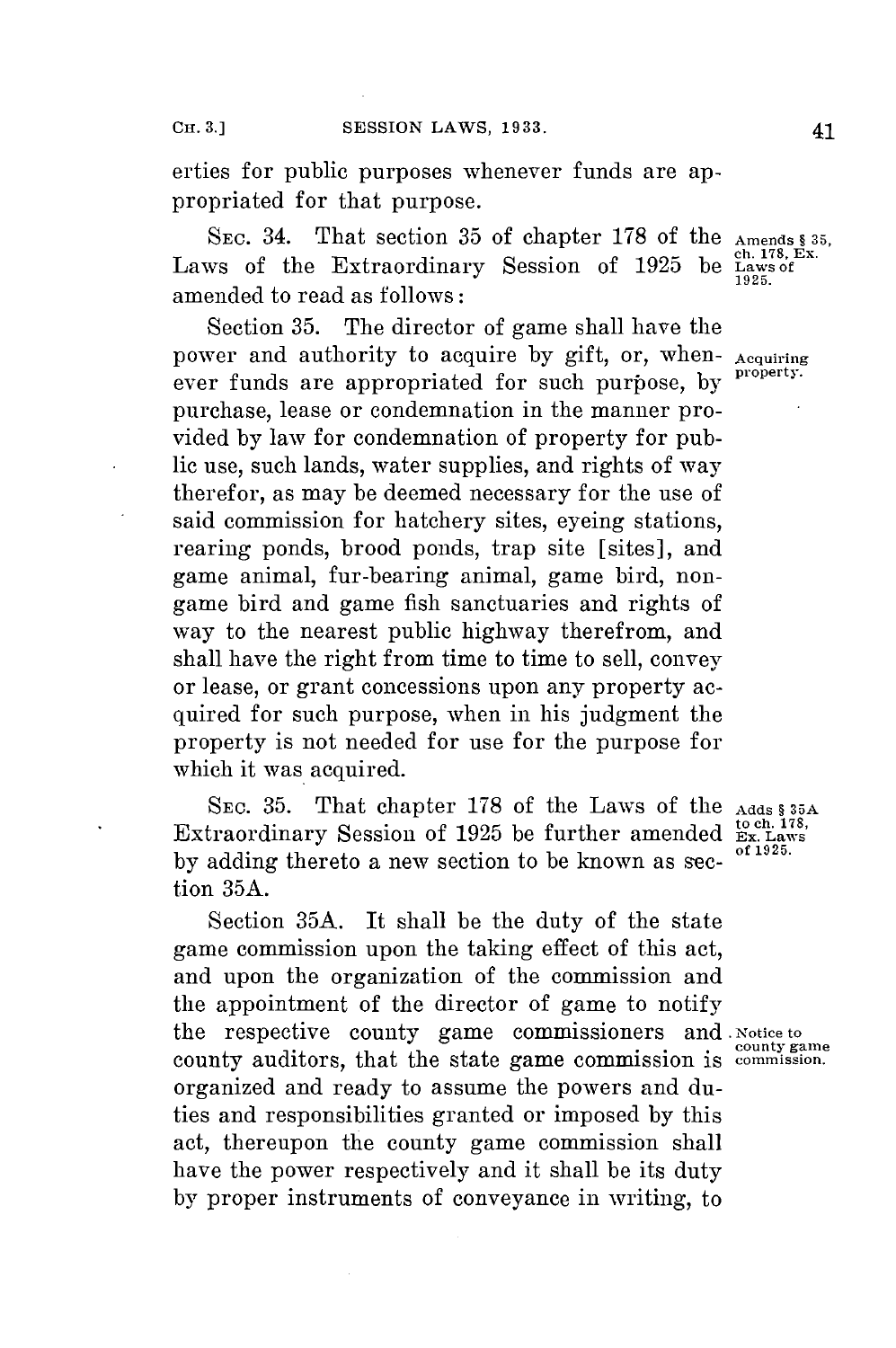convey to the state, all real and personal property heretofore acquired **by** the county game commission for the protection, propagation and distribution of wild animals and birds and game fish, and it shall be the duty of the county auditor of each county to draw his warrant upon the county treasurer, payable from the county game fund, in favor of the state Transfer of treasurer, for the balance of money remaining in property and funds. the county game fund after the payment of all obliproperty<br>and funds. the county game fund after the payment of all obligations and claims outstanding against such fund, to be placed to the credit of the state game fund.

ch. **178,** Ex.

Repeals **§ 36, SEC. 36.** That section **36** of chapter **178** of the Laws of **1925.** Laws of the Extraordinary Session of **1925** is hereby repealed.

**ch. 178,** Ex.

Amends § 37, SEC. 37. That section 37 of chapter 178 of the ch. 178, Ex. Ch. 178, Ex. Ch. Laws of the Extraordinary Session of 1925 as a chapter 258 Laws amended by section 5 of chapter 258 of the Laws of Laws of the Extraordinary Session of 1925 as 258,9ws amended **by** section **5** of chapter **258** of the Laws of **1927,** be amended to read as follows:

Section **37. All** appointees and employees of the state game commission and the director of game Bond. shall give bond with good and sufficient surety, in amounts fixed and to be approved **by** the director of game, conditioned for the faithful discharge of their respective duties and to account for all funds and property coming into their possession, and shall Oath, take, subscribe and file the oath required of state officers, said bonds and oaths to be filed with the state auditor.

Amends **§ 38, SEC. 38.** That section **38** of chapter **178** of the Extraordinary Session of **1925**, as  $\frac{1925}{258}$ ,  $\frac{6}{8}$ , ch. amended by section 6, of chapter 258 of the Laws of  $\frac{258}{258}$ , Laws  $\frac{1927}{258}$ . **258,** Laws amended **by** section **6,** of chapter **258** of the Laws of 1927, be amended to read as follows:

> Section **38.** It shall be unlawful for any person to hunt, trap or fish for game animals, fur-bearing animals, game birds, or game fish during the season when it is lawful to hunt, trap or fish for the same or to practice taxidermy for profit, or to receive or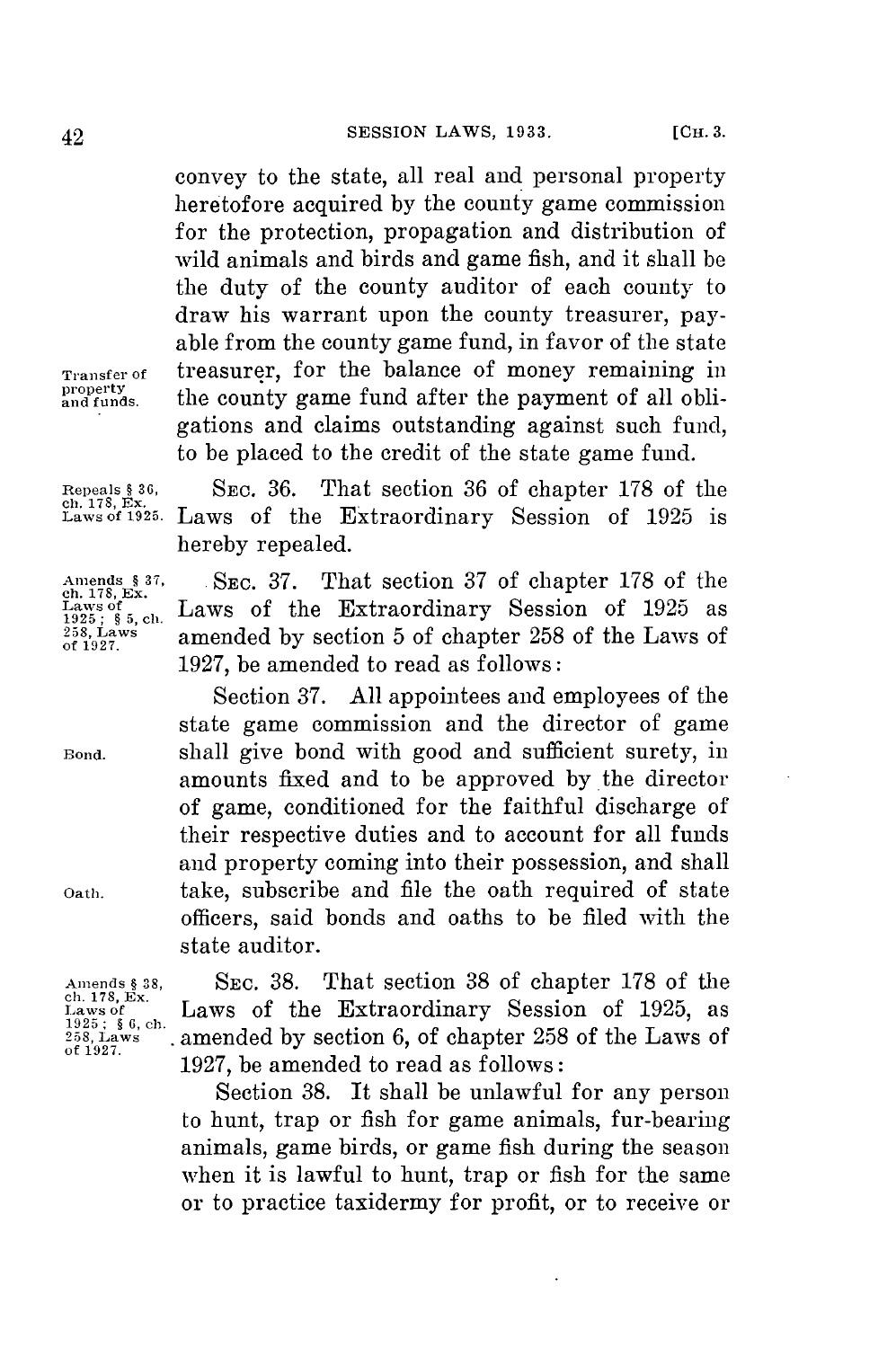to purchase or resell raw furs for profit, or to act as a guide **for** hire to any person or persons in hunting, trapping or fishing, without first having procured and having in force and in his personal possession and on his person while so hunting, trapping, fishing, or practicing taxidermy or dealing in furs a **li License.** cense so to do issued to him as provided in this act: *Provided, however,* That nothing in this act shall prevent any minor under the age of sixteen years, Minors. who is an actual resident of this state, from fishing at any time when it is otherwise lawful to fish, and nothing in this act shall be construed as requiring any land owner or leaseholder of any land to obtain Land or have a license to hunt or trap predatory animals on the premises owned or leased **by** him and nothing in this act shall be construed as requiring any United States game warden, predatory animal hunter or forest ranger or any member of the state game commission, the director of game, or any game protector **Officials.** or deputy game protector to obtain or have a license to hunt or trap predatory animals at any place within the state at any time.

The licenses herein provided for shall be issued **How issued. by** or under the authority of the director of licenses, who shall have the power and authority to deputize and invest with authority, the county auditor of any county in the state to issue such licenses and collect the fees therefor, and such county auditors, may upon receipt of the license fees or satisfactory indemnity, place boods [books] of blank forms of applications and blank forms of licenses with any reputable citizen of his county, to be issued to applicants for such licenses and shall have authority on or before the first day of December of each year to redeem from such citizens all unused licenses. Each and every person, firm or corporation issuing said licenses, shall return the stub book, filled out application blanks, and statement of game taken the pre-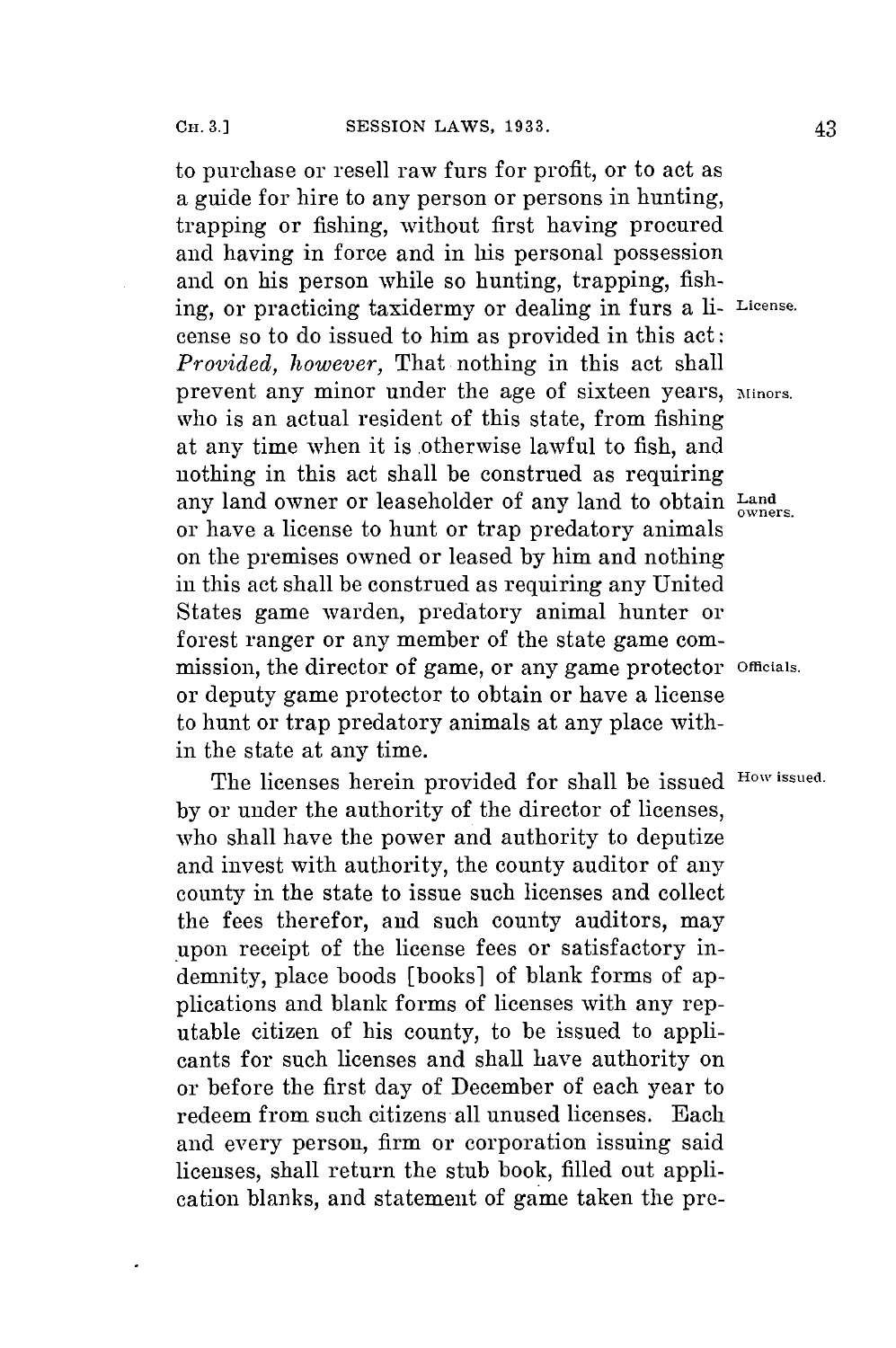vious year **by** each applicant, immediately upon the issuance of the last license therein, in any event prior to the first day of December of each year, to the county auditor and failure so to do shall be a misdemeanor: *Provided further,* That nothing in this act shall be construed to prevent any person from hunting or trapping jackrabbits, ground squirrels or pocket gophers without a license, east of the summit of the Cascade Mountains.

**Adds §38A SEC. 39.** That chapter **178** of the Laws of the **to ch. 178, Ex. Laws** Extraordinary Session of **1925** be further amended **of 1925. by** adding thereto a new section to be known as section **38A.**

**Report of** Section **38A.** Every license holder shall annu**holder,** ally before purchasing a license **for** the current year deliver a report in writing to the person from whom he is purchasing a hunting and fishing license, the approximate number, as accurately as he can remember if he does not have the exact number, of game birds, game fish, game animals, fur-bearing animals, predatory animals, and predatory birds killed or taken **by** him during the time **for** which said license was in force, which report shall be upon blanks furnished for such purpose, which blanks shall be signed **by** the party making the report, together with his address and the character and number of the license, if known, before he shall be entitled to receive a license **for** the current year. Every person selling a hunting and fishing license shall require every purchaser of a hunting and fishing license to make a report of his catch or kill, as above specified, for the previous year; which blanks when so filled out shall **be** transmitted weekly to the director of game.

Amends § <sup>39</sup>, SEC. 40. That section 39 of chapter 178 of the **chapter** 178 fcm. 178, Ex. **Laws** of the Extraordinary Session of 1925 be Laws of the Extraordinary Session of 1925 be amended to read as follows:

**license**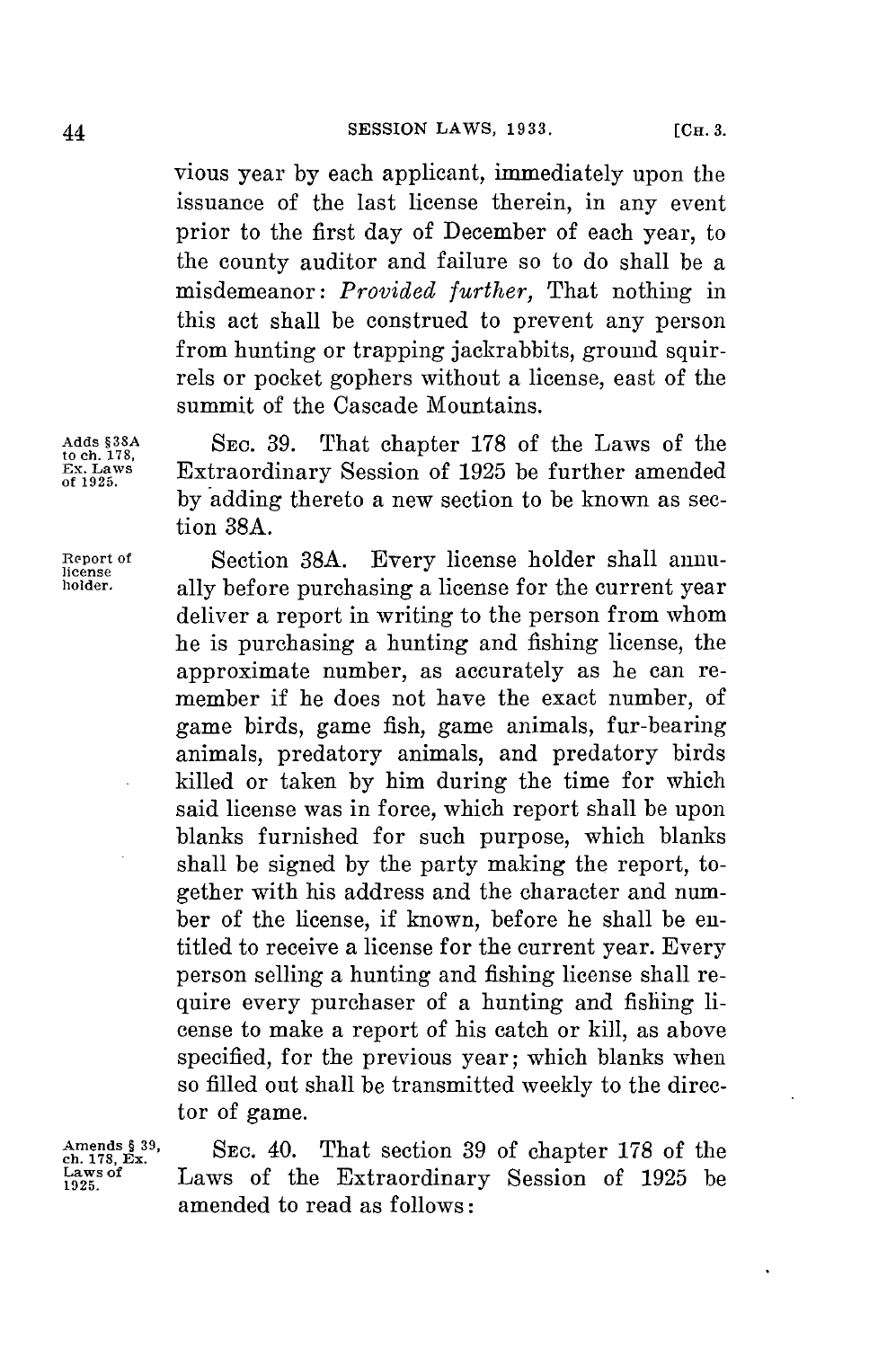Section 39. All licenses issued under the provi- License sions of this act shall be upon such forms and of such material as may be designated **by** the director of game and the various classes of licenses shall be upon material of such different colors as may be designated **by** the director of game, which forms, materials and colors shall be designated **by** the director of game and notice of such designation mailed to the director of licenses on or before the first day of December of each year. **All** blank forms of licenses shall **be** bound or stapled in "books" of convenient quantities and each blank license shall be printed on a single sheet with the "stub" for the blank form of application for the license.

SEC. 41. That section 41 of chapter 178 of the **Amends § 41**, Laws of the Extraordinary Session of 1925 be Laws of amended to read as follows:

Section 41. The director of licenses shall au- County **EXECUTE 1.1.** The director of hechoes shall an auditors and deputize the auditors of the respective to issue. counties in the state to receive the fees and issue the licenses hereinafter provided for.

SEC. 42. That section 42 of chapter 178 of the  $\Delta_{\text{ch. 178, EX.}}^{\text{Amends § 42}}$ Laws of the Extraordinary Session of 1925 be  $\frac{100}{1985}$ amended to read as follows:

Section 42. Any citizen of the United States, or State license, fee. person who has in good faith declared his intention of becoming a citrzen of the United States, and who has been an actual resident of this state for six months, may **by** paying to the county auditor the sum of three dollars **(\$3.00),** obtain a state hunting and fishing license which shall entitle the holder thereof to hunt and fish in any county of the state until the first day of January next, following the date of its issuance, when it would otherwise be lawful to hunt or fish within said county.